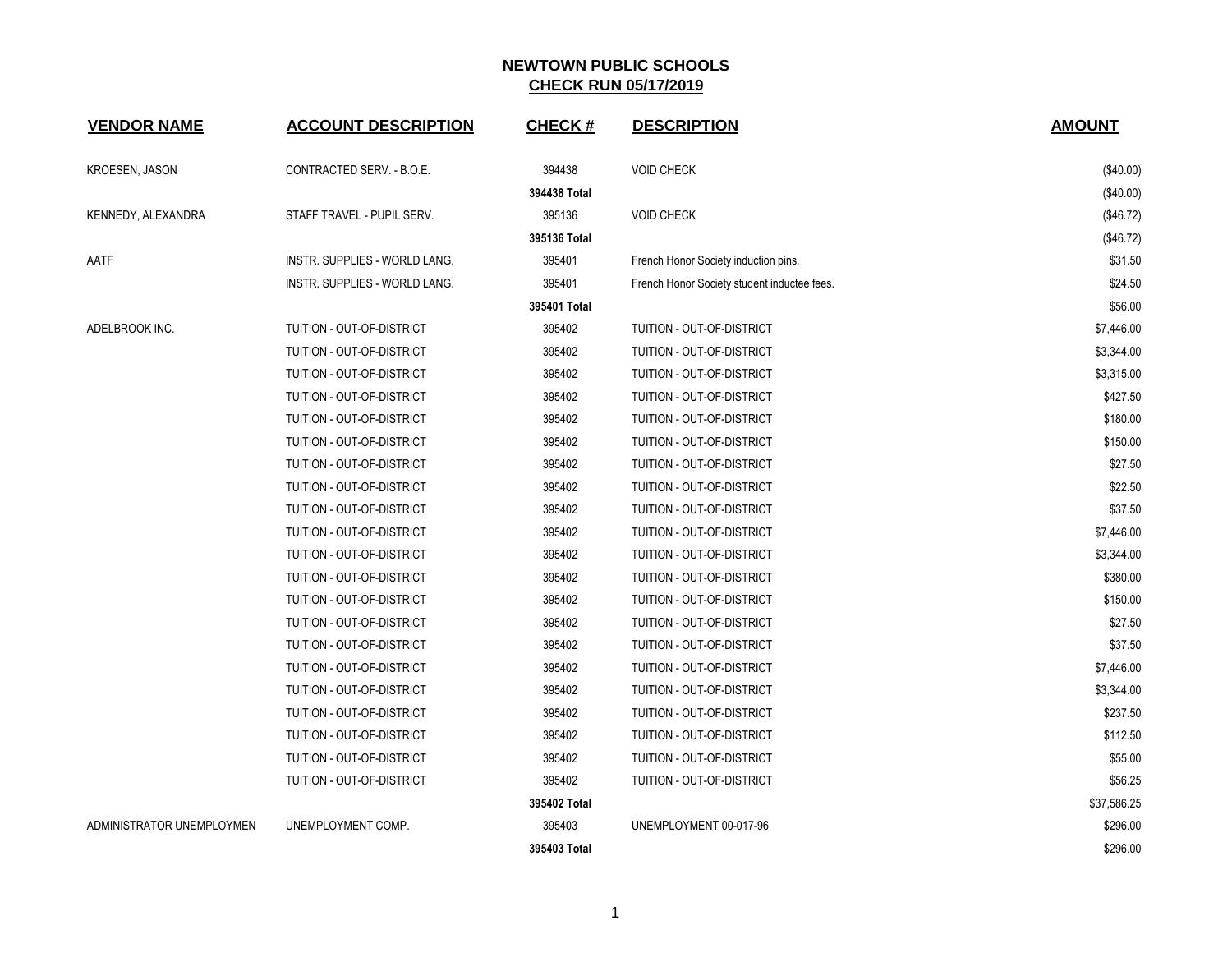| <b>VENDOR NAME</b>        | <b>ACCOUNT DESCRIPTION</b>      | <b>CHECK#</b> | <b>DESCRIPTION</b>                                                                  | <b>AMOUNT</b> |
|---------------------------|---------------------------------|---------------|-------------------------------------------------------------------------------------|---------------|
| ADVANCED SECURITY TECHNOL | <b>REPAIRS - SECURITY</b>       | 395404        | Troubleshoot RIS Camera #43 due to blurry picture and issue with auto focus feature | \$295.00      |
|                           |                                 | 395404 Total  |                                                                                     | \$295.00      |
| AFLAC                     | P/R - MERRILL LYNCH             | 395405        | AFLAC MAY 2019                                                                      | \$6,789.06    |
|                           |                                 | 395405 Total  |                                                                                     | \$6,789.06    |
| AIRGAS USA, LLC           | CONTRACTED SERV. - TECH ED.     | 395406        | <b>CYLINDER RENTAL</b>                                                              | \$41.70       |
|                           |                                 | 395406 Total  |                                                                                     | \$41.70       |
| ALARMS BY PRECISION       | <b>EMERGENCY REPAIRS - M.G.</b> | 395407        | LOCK / ALARM EMERG REPAIRS - MG                                                     | \$775.00      |
|                           | <b>EMERGENCY REPAIRS - HOM.</b> | 395407        | LOCK / ALARM EMERG REPAIRS - HOM                                                    | \$150.00      |
|                           | <b>EMERGENCY REPAIRS - M.S.</b> | 395407        | LOCK / ALARM EMERG REPAIRS - NMS                                                    | \$275.00      |
|                           | <b>EMERGENCY REPAIRS - H.S.</b> | 395407        | LOCK / ALARM EMERG REPAIRS - NHS                                                    | \$375.00      |
|                           |                                 | 395407 Total  |                                                                                     | \$1,575.00    |
| ALL-STAR TRANSPORTATION L | CONTRACTED SERV. - SPORTS       | 395408        | BASEBALL (96640)                                                                    | \$92.70       |
|                           | TRANS. - OUT-OF-DISTRICT        | 395408        | TOOLS FOR LIVING TO MARITIME AQUARIU                                                | \$968.20      |
|                           | STUDENT TRAVEL - MUSIC          | 395408        | <b>TRANSPORTATION</b>                                                               | \$484.10      |
|                           | STUDENT TRAVEL - CLASSROOM      | 395408        | TAP-WORLD LANGUAGE- ENGLISH TRIPS                                                   | \$319.30      |
|                           | STUDENT TRAVEL - CLASSROOM      | 395408        | 3rd & 4th Grade Chorus to NHS. Date and time TBD                                    | \$185.40      |
|                           |                                 | 395408 Total  |                                                                                     | \$2,049.70    |
| ALLEGRETTO, TARA          | STAFF TRAIN. - SCIENCE          | 395409        | LAB PLANTS (97086)                                                                  | \$18.93       |
|                           |                                 | 395409 Total  |                                                                                     | \$18.93       |
| AMAZON (10)               | <b>SUPPLIES - LIBRARY</b>       | 395410        | Shipping                                                                            | (S0.01)       |
|                           | <b>SUPPLIES - LIBRARY</b>       | 395410        | Assorted books. See attached                                                        | \$6.97        |
| AMAZON (10)               | <b>SUPPLIES - LIBRARY</b>       | 395410        | Shipping                                                                            | \$0.44        |
|                           | <b>SUPPLIES - LIBRARY</b>       | 395410        | Assorted books. See attached                                                        | \$11.96       |
|                           | <b>SUPPLIES - LIBRARY</b>       | 395410        | Shipping                                                                            | \$5.00        |
|                           | SUPPLIES - LIBRARY              | 395410        | Assorted books. See attached                                                        | \$524.17      |
|                           | SUPPLIES - LIBRARY              | 395410        | Shipping                                                                            | \$3.62        |
|                           | <b>SUPPLIES - LIBRARY</b>       | 395410        | Assorted books. See attached                                                        | \$4.50        |
|                           | <b>SUPPLIES - LIBRARY</b>       | 395410        | Shipping                                                                            | \$0.29        |
|                           | <b>SUPPLIES - LIBRARY</b>       | 395410        | Assorted books, See attached                                                        | \$39.49       |
|                           | SUPPLIES - LIBRARY              | 395410        | Shipping                                                                            | \$2.51        |
|                           | <b>SUPPLIES - LIBRARY</b>       | 395410        | Assorted books. See attached                                                        | \$10.95       |
|                           | SUPPLIES - LIBRARY              | 395410        | Shipping                                                                            | \$0.70        |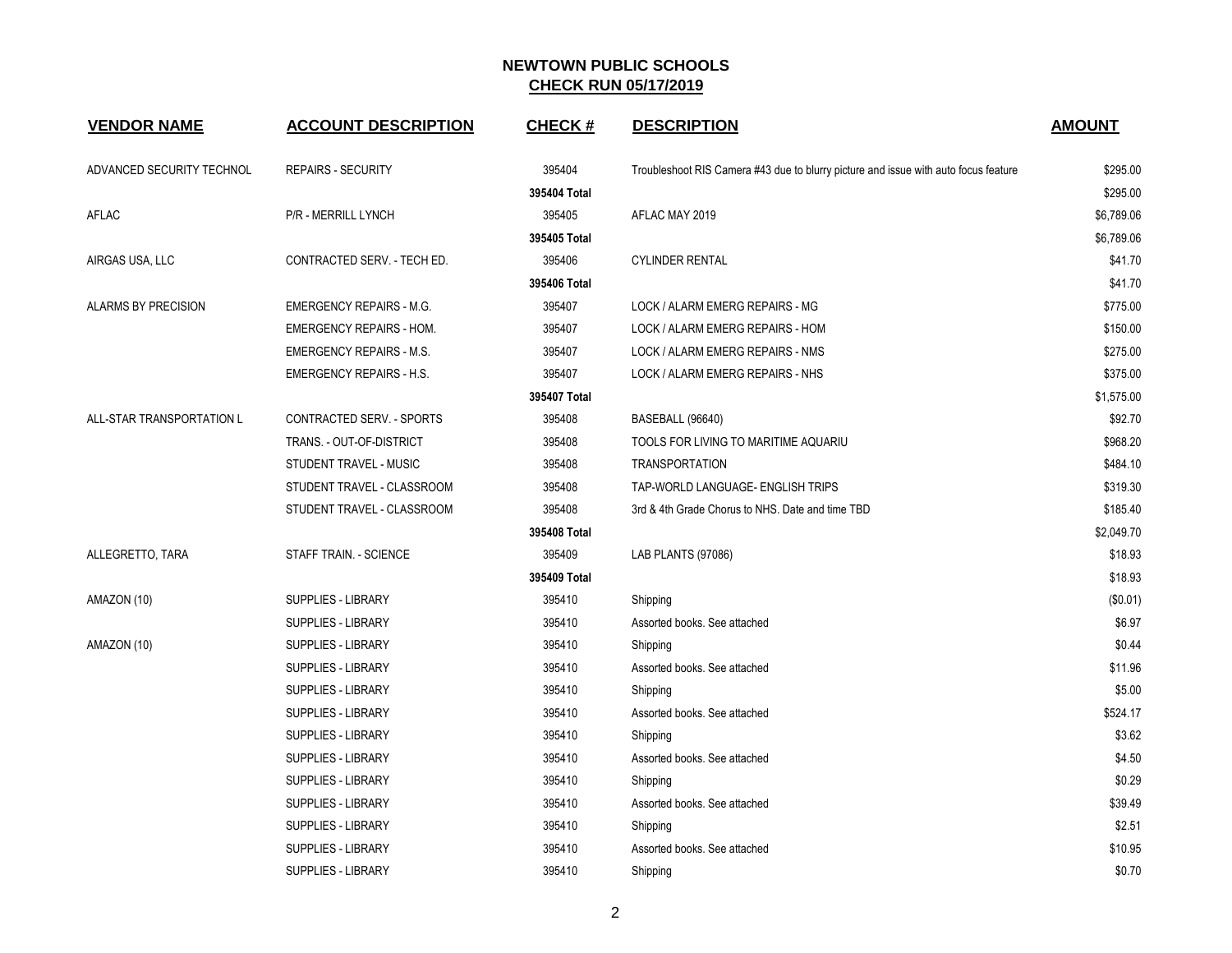| <b>VENDOR NAME</b> | <b>ACCOUNT DESCRIPTION</b>       | <b>CHECK#</b> | <b>DESCRIPTION</b>                                                    | <b>AMOUNT</b> |
|--------------------|----------------------------------|---------------|-----------------------------------------------------------------------|---------------|
| AMAZON (10)        | <b>SUPPLIES - LIBRARY</b>        | 395410        | Assorted books. See attached                                          | \$11.36       |
|                    | SUPPLIES - LIBRARY               | 395410        | Shipping                                                              | \$4.95        |
|                    | SUPPLIES - LIBRARY               | 395410        | Assorted books. See attached                                          | \$9.50        |
|                    | <b>SUPPLIES - LIBRARY</b>        | 395410        | Shipping                                                              | \$0.60        |
|                    | SUPPLIES - LIBRARY               | 395410        | Assorted books. See attached                                          | \$14.92       |
|                    | <b>SUPPLIES - LIBRARY</b>        | 395410        | Shipping                                                              | \$0.95        |
|                    | <b>SUPPLIES - LIBRARY</b>        | 395410        | Assorted books. See attached                                          | \$100.04      |
|                    |                                  | 395410 Total  |                                                                       | \$752.91      |
| AMAZON (12)        | OTHER SUPPLIES - STAFF DEVELOP.  | 395411        | <b>SUPPLIES (92007)</b>                                               | \$82.24       |
|                    | <b>SUPPLIES - LIBRARY</b>        | 395411        | for books and supplies needed throughout the school year              | \$42.48       |
|                    | <b>SUPPLIES - LIBRARY</b>        | 395411        | for books and supplies needed throughout the school year              | \$99.59       |
|                    | INSTR. SUPPLIES - CLASSROOM      | 395411        | For supplies as need through the school year.                         | \$55.07       |
|                    | INSTR. SUPPLIES - CLASSROOM      | 395411        | For supplies as need through the school year.                         | \$7.44        |
|                    | INSTR. SUPPLIES - CLASSROOM      | 395411        | For supplies as need through the school year.                         | \$19.95       |
|                    | INSTR. SUPPLIES - CLASSROOM      | 395411        | For supplies as need through the school year.                         | \$14.25       |
|                    | INSTR. SUPPLIES - CLASSROOM      | 395411        | For supplies as need through the school year.                         | \$0.03        |
|                    | OFF. SUPPLIES - ADMIN.           | 395411        | For office items as needed.                                           | \$115.90      |
|                    | <b>INSTR. SUPPLIES - P.E.</b>    | 395411        | For purchase of assorted items for use in Physical Education classes, | \$72.75       |
|                    |                                  | 395411 Total  |                                                                       | \$509.70      |
| AMAZON (14)        | INSTR. SUPPLIES - READING        | 395412        | Instructional supplies  Free shipping                                 | (\$0.05)      |
|                    | <b>INSTR. SUPPLIES - READING</b> | 395412        | Instructional supplies , Free shipping                                | \$44.10       |
|                    | INSTR. SUPPLIES - COMPUTER ED.   | 395412        | Instructional supplies free shipping                                  | \$325.42      |
|                    | INSTR. SUPPLIES - COMPUTER ED.   | 395412        | Instructional supplies free shipping                                  | \$39.74       |
|                    | SUPPLIES - LIBRARY               | 395412        | Instructional supplies free shipping                                  | \$5.01        |
|                    | <b>INSTR. SUPPLIES - SCIENCE</b> | 395412        | Sunvie Plant Growth Light                                             | \$275.94      |
|                    | INSTR. SUPPLIES - SCIENCE        | 395412        | Shipping                                                              | \$17.52       |
|                    | INSTR. SUPPLIES - COMPUTER ED.   | 395412        | Instructional supplies - STEM Free shipping                           | \$63.01       |
|                    | INSTR. SUPPLIES - COMPUTER ED.   | 395412        | Instructional supplies - STEM Free shipping                           | \$59.99       |
|                    | INSTR. SUPPLIES - COMPUTER ED.   | 395412        | Kensington wireless presenter w/red laser free shipping               | \$139.96      |
|                    | <b>SUPPLIES - LIBRARY</b>        | 395412        | for Research Books                                                    | \$18.74       |
|                    | SUPPLIES - LIBRARY               | 395412        | for Research Books                                                    | \$16.99       |
|                    | <b>SUPPLIES - LIBRARY</b>        | 395412        | for Research Books                                                    | \$17.91       |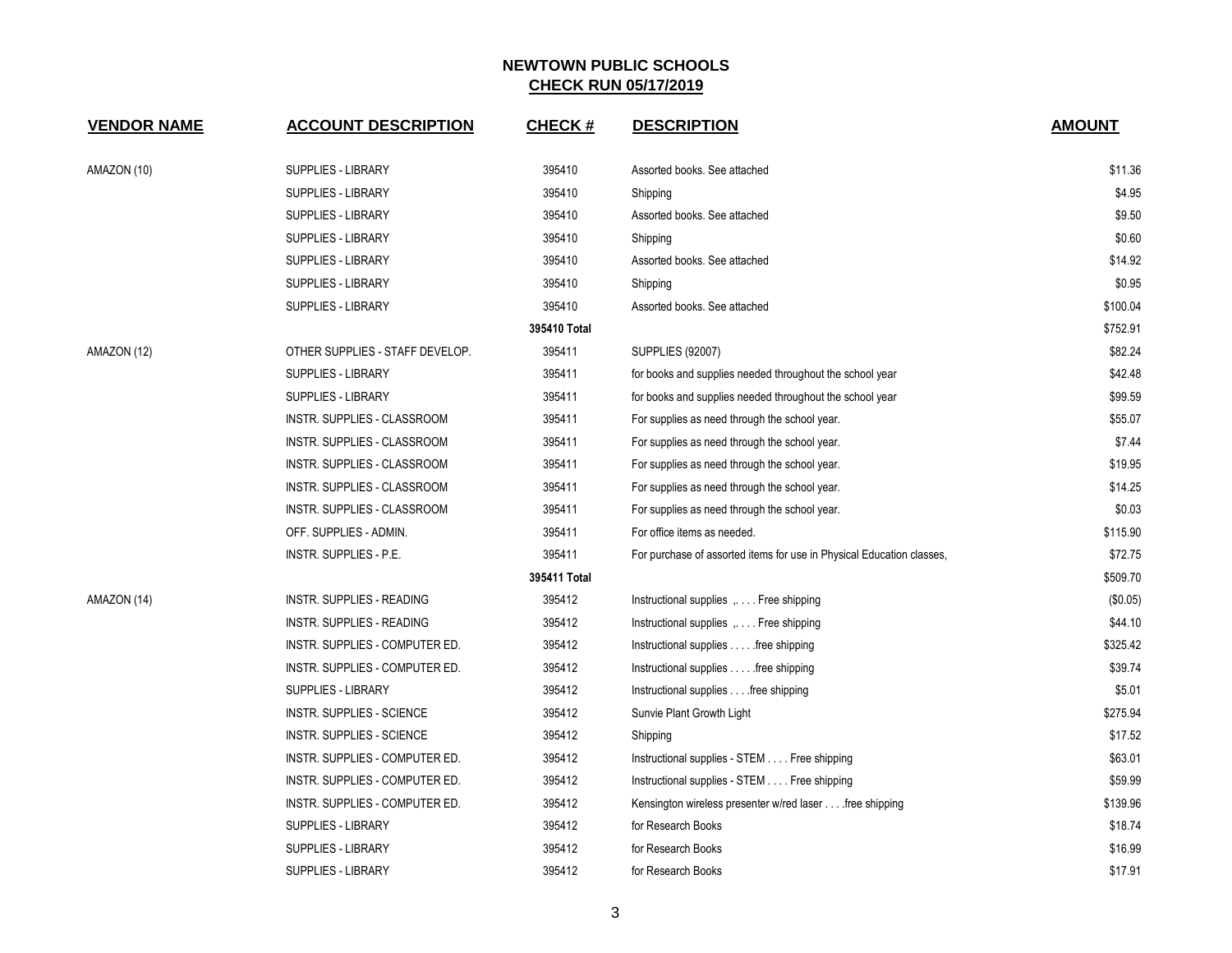| <b>VENDOR NAME</b>        | <b>ACCOUNT DESCRIPTION</b>     | <b>CHECK#</b> | <b>DESCRIPTION</b>                              | <b>AMOUNT</b> |
|---------------------------|--------------------------------|---------------|-------------------------------------------------|---------------|
| AMAZON (14)               | <b>SUPPLIES - LIBRARY</b>      | 395412        | for Research Books                              | \$135.26      |
|                           | INSTR. SUPPLIES - COMPUTER ED. | 395412        | for supplies                                    | \$26.45       |
|                           | INSTR. SUPPLIES - COMPUTER ED. | 395412        | for supplies                                    | \$57.52       |
|                           |                                | 395412 Total  |                                                 | \$1,243.51    |
| AMAZON (17)               | TEXTBOOKS - CLASSROOM          | 395413        | Books and processing                            | \$76.77       |
|                           | TEXTBOOKS - CLASSROOM          | 395413        | Books and processing                            | \$18.16       |
|                           | TEXTBOOKS - CLASSROOM          | 395413        | Books and processing                            | \$0.02        |
|                           |                                | 395413 Total  |                                                 | \$94.95       |
| AQUARION WATER COMPANY OF | WATER - H.                     | 395414        | 31 THOU GALL                                    | \$398.83      |
|                           | WATER - S.H.                   | 395414        | SHS FIRE LINE                                   | \$193.02      |
|                           | WATER - S.H.                   | 395414        | 19 THOU GALL                                    | \$537.25      |
|                           | WATER - M.G.                   | 395414        | <b>40 THOU GALL</b>                             | \$454.29      |
|                           | WATER - M.G.                   | 395414        | <b>FIRE LINE</b>                                | \$205.89      |
|                           | WATER - M.S.                   | 395414        | 35 THOU GALL                                    | \$559.04      |
|                           | WATER - H.S.                   | 395414        | <b>FIRE LINE</b>                                | \$205.89      |
|                           | WATER - H.S.                   | 395414        | <b>SNACK SHACK</b>                              | \$40.96       |
|                           | WATER - H.S.                   | 395414        | 206 THOU GALL                                   | \$1,477.10    |
|                           | WATER - H.S.                   | 395414        | NHS IRRIGATION 9 THOU GALL                      | \$263.28      |
|                           |                                | 395414 Total  |                                                 | \$4,335.55    |
| ASSOCIATED REFUSE HAULERS | <b>REFUSE REMOVAL</b>          | 395415        | REFUSE REMOVAL 2018-2019 3RD YEAR OF 5 YEAR BID | \$8,204.29    |
|                           | <b>REFUSE REMOVAL</b>          | 395415        | CARDBOARD RECYCLING - 2018-2019                 | \$565.00      |
|                           | <b>REFUSE REMOVAL</b>          | 395415        | CARDBOARD RECYCLING - 2018-2019                 | \$40.00       |
|                           | <b>REFUSE REMOVAL</b>          | 395415        | CARDBOARD RECYCLING - 2018-2019                 | \$172.00      |
|                           | <b>REFUSE REMOVAL</b>          | 395415        | CARDBOARD RECYCLING - 2018-2019                 | \$172.00      |
|                           | <b>REFUSE REMOVAL</b>          | 395415        | CARDBOARD RECYCLING - 2018-2019                 | \$80.00       |
|                           | <b>REFUSE REMOVAL</b>          | 395415        | CARDBOARD RECYCLING - 2018-2019                 | \$152.00      |
|                           | <b>REFUSE REMOVAL</b>          | 395415        | CARDBOARD RECYCLING - 2018-2019                 | \$136.00      |
|                           |                                | 395415 Total  |                                                 | \$9,521.29    |
| AUDIO VIDEO TECHNOLOGIES  | REPAIRS - INFO. TECH.          | 395416        | Repair cables, projectors, small installations  | \$187.00      |
|                           |                                | 395416 Total  |                                                 | \$187.00      |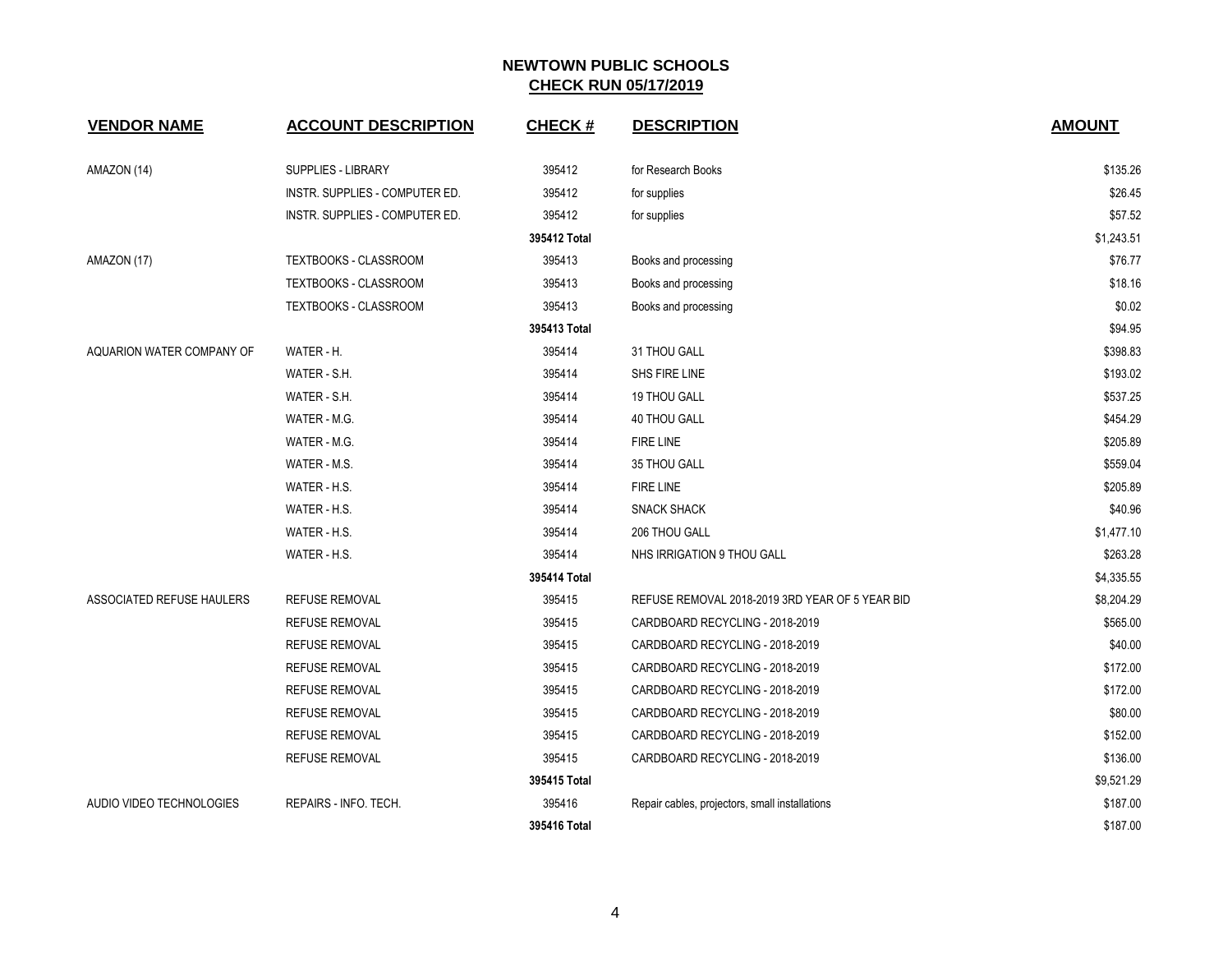| <b>VENDOR NAME</b>               | <b>ACCOUNT DESCRIPTION</b>          | <b>CHECK#</b> | <b>DESCRIPTION</b>                             | <b>AMOUNT</b> |
|----------------------------------|-------------------------------------|---------------|------------------------------------------------|---------------|
| <b>AUTO HOME COMMERCIAL</b>      | <b>EMERGENCY REPAIRS - H.</b>       | 395417        | PA SYSTEM / CLOCK REPAIRS - HAWL               | \$290.06      |
|                                  | <b>EMERGENCY REPAIRS - M.S.</b>     | 395417        | PA SYSTEM / CLOCK REPAIRS - NMS                | \$290.06      |
|                                  |                                     | 395417 Total  |                                                | \$580.12      |
| <b>BALAKIER, NICHOLAS</b>        | <b>B&amp;G SUPPLIES - CUSTODIAL</b> | 395418        | SHOE REIMBURSEMENT                             | \$108.97      |
|                                  |                                     | 395418 Total  |                                                | \$108.97      |
| <b>BEE PUBLISHING C</b>          | OTHER SUPPLIES - STAFF DEVELOP.     | 395419        | ADV (96879) 4028                               | \$403.20      |
|                                  | ADVERTISING - BUS. SERV.            | 395419        | ADV 167657 4028                                | \$67.65       |
|                                  |                                     | 395419 Total  |                                                | \$470.85      |
| BEN BRONZ FOUNDATION INC         | TUITION - OUT-OF-DISTRICT           | 395420        | TUITION - OUT-OF-DISTRICT                      | \$6,018.55    |
|                                  |                                     | 395420 Total  |                                                | \$6,018.55    |
| <b>BENOIT, CHRISTINA</b>         | STAFF TRAIN. - NONPUBLIC            | 395421        | <b>Expenses for Training</b>                   | \$110.00      |
|                                  |                                     | 395421 Total  |                                                | \$110.00      |
| <b>BIOQUIP PRODUCTS INC.</b>     | INSTR. SUPPLIES - COMPUTER ED.      | 395422        | Acquatic Net, 12 inch Dia.Bag, D Shape         | \$380.64      |
|                                  | INSTR. SUPPLIES - COMPUTER ED.      | 395422        | Shipping                                       | \$53.95       |
|                                  |                                     | 395422 Total  |                                                | \$434.59      |
| <b>BIOZONE CORP</b>              | <b>TEXTBOOKS - SCIENCE</b>          | 395423        | AP2A-2 AP biology                              | \$8.95        |
|                                  | <b>TEXTBOOKS - SCIENCE</b>          | 395423        | AP1A-2 AP BIOLOGY 1                            | \$8.95        |
|                                  | <b>TEXTBOOKS - SCIENCE</b>          | 395423        | <b>SHIPPING</b>                                | \$5.00        |
|                                  |                                     | 395423 Total  |                                                | \$22.90       |
| BROCCOLO, TINA                   | <b>INSTR. SUPPLIES - GUIDANCE</b>   | 395424        | <b>EVENING ORIENTION SUPPLIES</b>              | \$45.74       |
|                                  |                                     | 395424 Total  |                                                | \$45.74       |
| <b>BROCKETT, EUGENIA</b>         | STAFF TRAVEL - PUPIL SERV.          | 395425        | <b>MARCH TRAVEL</b>                            | \$49.47       |
|                                  | STAFF TRAVEL - PUPIL SERV.          | 395425        | <b>APRIL TRAVEL</b>                            | \$42.57       |
|                                  |                                     | 395425 Total  |                                                | \$92.04       |
| BROOKS ENVIRONMENTAL CONS        | PROF. SERV. - B. & G.               | 395426        | ASBESTOS DESIGNATED PERSON 2018-2019           | \$850.00      |
| <b>BROOKS ENVIRONMENTAL CONS</b> | PROF. SERV. - B. & G.               | 395426        | ASBESTOS DESIGNATED PERSON 2018-2019           | \$1,700.00    |
|                                  |                                     | 395426 Total  |                                                | \$2,550.00    |
| CANYON CREEK SOFTWARE LLC        | TECH. SOFTWARE - INFO. TECH.        | 395427        | Online Scheduler 30000 annual software license | \$808.00      |
|                                  |                                     | 395427 Total  |                                                | \$808.00      |
| CELEBRATE PLANET EARTH           | INSTR. SUPPLIES - CLASSROOM         | 395428        | Cup of Painted Lady Caterpillars.              | \$29.90       |
|                                  | INSTR. SUPPLIES - CLASSROOM         | 395428        | Shipping & Handling.                           | \$12.95       |
|                                  |                                     | 395428 Total  |                                                | \$42.85       |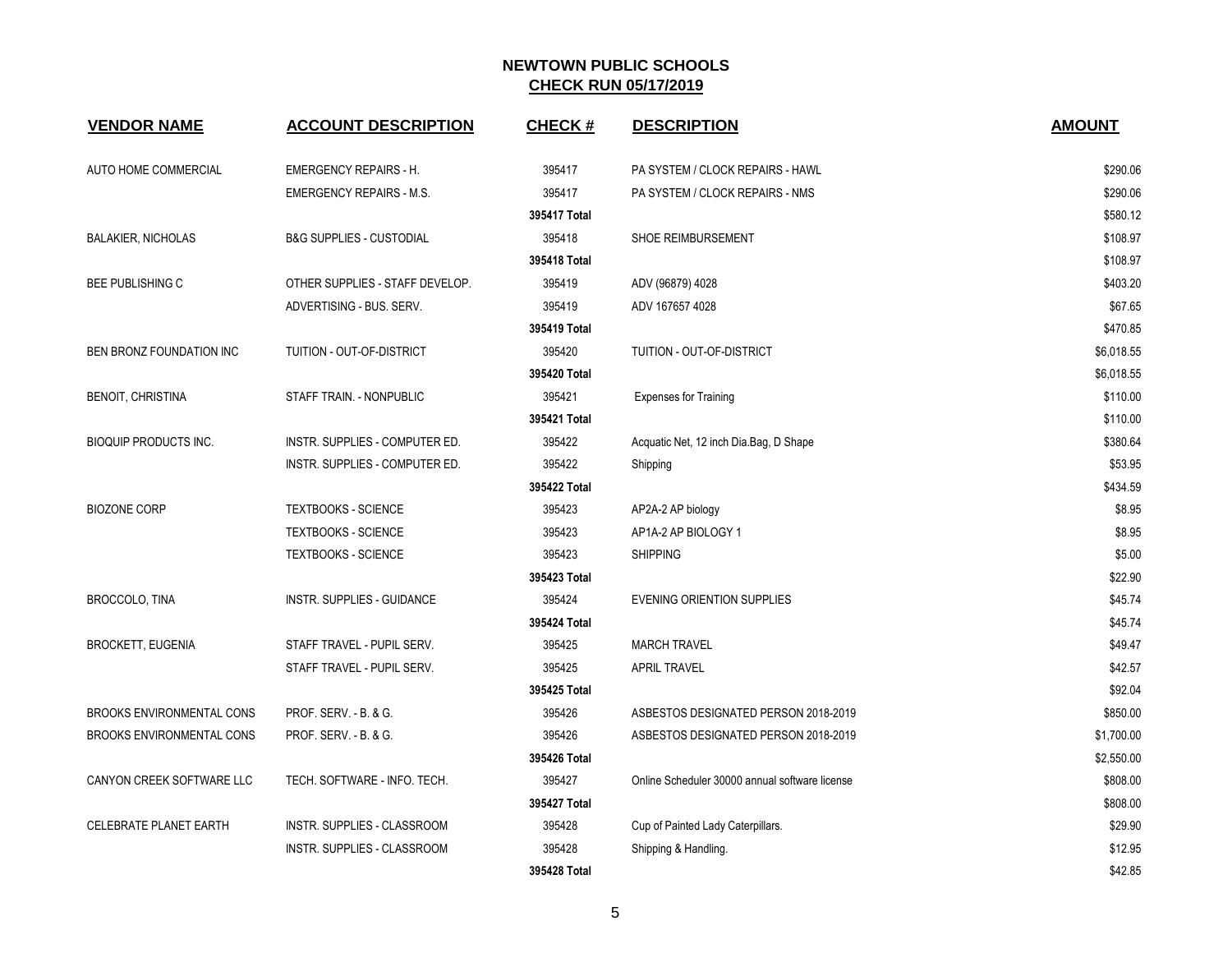| <b>VENDOR NAME</b>        | <b>ACCOUNT DESCRIPTION</b>           | <b>CHECK#</b> | <b>DESCRIPTION</b>                                            | <b>AMOUNT</b> |
|---------------------------|--------------------------------------|---------------|---------------------------------------------------------------|---------------|
| <b>CMS COMMUNICATIONS</b> | INSTR. SUPPLIES - INFO. TECH.        | 395429        | Cisco 8841 with lifetime warranty                             | \$567.00      |
|                           | INSTR. SUPPLIES - INFO. TECH.        | 395429        | Cisco 7841 with Lifetime Warranty                             | \$870.00      |
|                           | INSTR. SUPPLIES - INFO. TECH.        | 395429        | Shipping                                                      | \$20.00       |
|                           |                                      | 395429 Total  |                                                               | \$1,457.00    |
| CONNEC-TO-TALK            | PROF. SERV. - PSYCH/MED. EVAL.       | 395430        | PROF. SERV. - PSYCH/MED. EVAL.                                | \$2,240.00    |
|                           | PROF. SERV. - PSYCH/MED. EVAL.       | 395430        | PROF. SERV. - PSYCH/MED. EVAL.                                | \$1,120.00    |
|                           |                                      | 395430 Total  |                                                               | \$3,360.00    |
| CONNECTICUT PEST ELIMINAT | <b>B&amp;G CONTRACTED SERV.</b>      | 395431        | MONTHLY PEST CONTROL - ALL SCHOOLS (2018-2019)                | \$900.00      |
|                           |                                      | 395431 Total  |                                                               | \$900.00      |
| CONNECTICUT SCIENCE CENTE | EXTRA WORK - STAFF DEVELOP.          | 395432        | WORKSHOP (96285)                                              | \$400.00      |
|                           |                                      | 395432 Total  |                                                               | \$400.00      |
| CONNOR, LAUREN            | STAFF TRAVEL - PUPIL SERV.           | 395433        | <b>APRIL TRAVEL</b>                                           | \$143.43      |
|                           |                                      | 395433 Total  |                                                               | \$143.43      |
| CONRON, NANCY             | STAFF TRAVEL - STAFF DEVELOP.        | 395434        | TRAVEL 03/01/2019 - .3/29/2019                                | \$66.29       |
|                           | STAFF TRAVEL - STAFF DEVELOP.        | 395434        | TRAVEL APRIL 2019                                             | \$60.00       |
|                           |                                      | 395434 Total  |                                                               | \$126.29      |
| COSN                      | MEMBERSHIPS - INFO. TECH.            | 395435        | COSN Institutional Membership - due May 2019                  | \$965.00      |
|                           |                                      | 395435 Total  |                                                               | \$965.00      |
| CREC                      | STAFF TRAIN. - PUPIL SERV.           | 395436        | WILSON WORKSHOP May 21 - 23                                   | \$900.00      |
|                           | STAFF TRAIN. - PUPIL SERV.           | 395436        | <b>WILSON WORKSHOP</b>                                        | \$319.00      |
|                           |                                      | 395436 Total  |                                                               | \$1,219.00    |
| DALTON, ANNE              | STAFF TRAVEL - M.S.                  | 395437        | HOTEL FOR NESN CONF                                           | \$413.18      |
|                           |                                      | 395437 Total  |                                                               | \$413.18      |
| DALY, STEPHANIE           | STAFF TRAVEL - ELEM.                 | 395438        | FLIGHT FOR NATIONAL CONF. 6/27-7/1                            | \$368.73      |
|                           | STAFF TRAIN. - H.S.                  | 395438        | LICENSE (96660)                                               | \$110.00      |
|                           |                                      | 395438 Total  |                                                               | \$478.73      |
| DANDY DISTRIBUTOS INC.    | INSTR. SUPPLIES - LIFE MAN./CULINARY | 395439        | FOOD SUPPLIES AND LAB SUPPLIES                                | \$760.34      |
|                           |                                      | 395439 Total  |                                                               | \$760.34      |
| DELL MARKETING L.P.       | REPAIRS - INFO. TECH.                | 395440        | Small repairs, parts, chargers etc Dell laptops and Computers | \$64.99       |
|                           |                                      | 395440 Total  |                                                               | \$64.99       |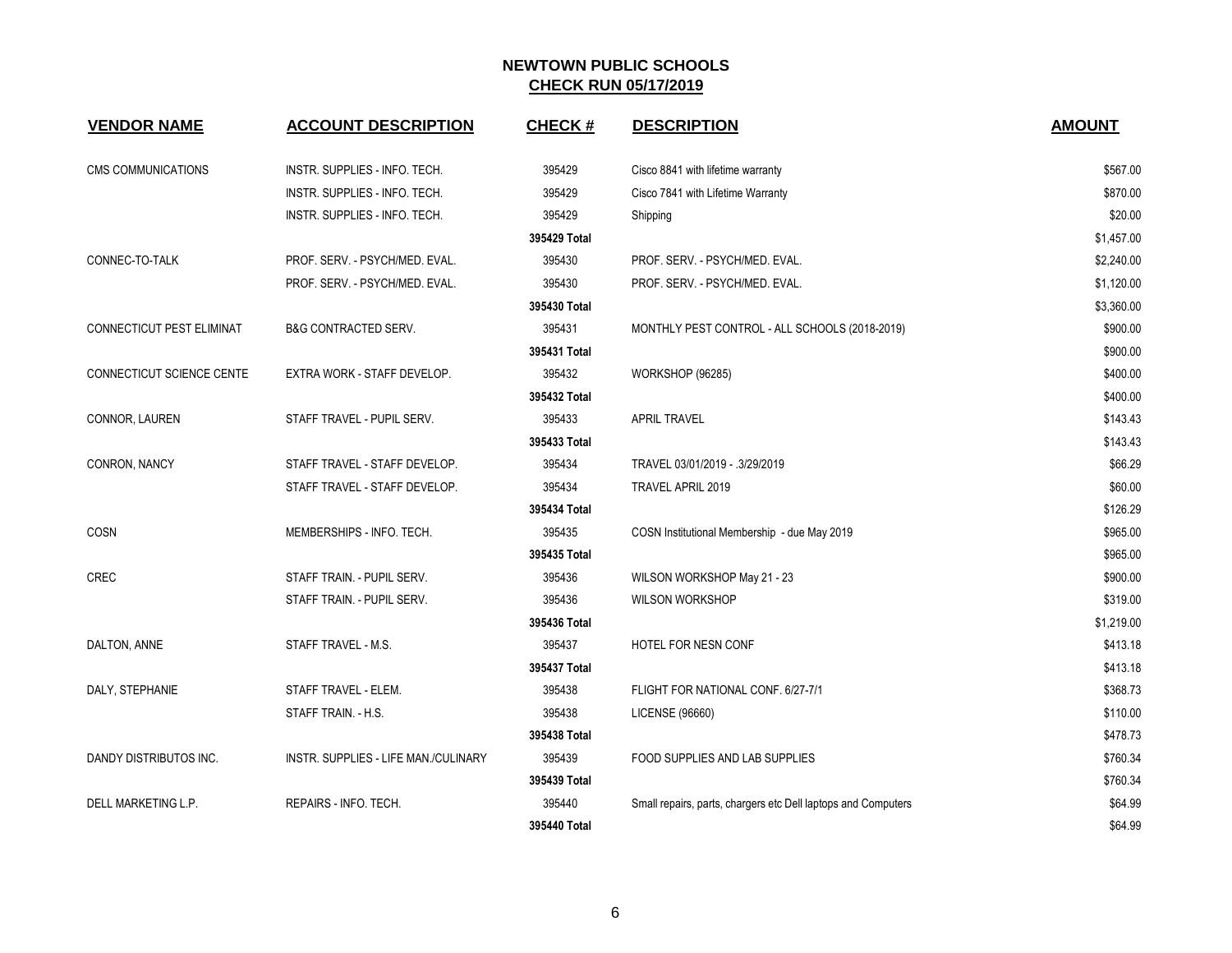| <b>VENDOR NAME</b>          | <b>ACCOUNT DESCRIPTION</b>       | <b>CHECK#</b> | <b>DESCRIPTION</b>                                                                 | <b>AMOUNT</b> |
|-----------------------------|----------------------------------|---------------|------------------------------------------------------------------------------------|---------------|
| DELTA-T GROUP HARTFORD IN   | <b>EXTRA WORK - NURSES ELEM.</b> | 395441        | COVERAGE                                                                           | \$316.88      |
|                             | <b>EXTRA WORK - NURSES ELEM.</b> | 395441        | COVERAGE                                                                           | \$341.25      |
|                             | EXTRA WORK - NURSES ELEM.        | 395441        | COVERAGE                                                                           | \$280.31      |
|                             |                                  | 395441 Total  |                                                                                    | \$938.44      |
| DEVEREUX FOUNDATION THE     | TUITION - OUT-OF-DISTRICT        | 395442        | TUITION - OUT-OF-DISTRICT                                                          | \$5,014.40    |
|                             |                                  | 395442 Total  |                                                                                    | \$5,014.40    |
| DEVINE, PAUL                | STAFF TRAVEL - B & G ADMIN.      | 395443        | TRAVEL APRIL 2019                                                                  | \$102.83      |
|                             |                                  | 395443 Total  |                                                                                    | \$102.83      |
| EAGLE HILL SOUTHPORT SCHOOL | TUITION - OUT-OF-DISTRICT        | 395444        | TUITION - OUT-OF-DISTRICT                                                          | \$30.00       |
|                             |                                  | 395444 Total  |                                                                                    | \$30.00       |
| <b>EDADVANCE</b>            | TUITION - OUT-OF-DISTRICT        | 395445        | TUITION - OUT-OF-DISTRICT                                                          | \$5,600.00    |
|                             | TUITION - OUT-OF-DISTRICT        | 395445        | TUITION - OUT-OF-DISTRICT                                                          | \$180.00      |
|                             | TUITION - OUT-OF-DISTRICT        | 395445        | TUITION - OUT-OF-DISTRICT                                                          | \$1,751.71    |
|                             | TUITION - OUT-OF-DISTRICT        | 395445        | TUITION - OUT-OF-DISTRICT                                                          | \$5,600.00    |
|                             | TUITION - OUT-OF-DISTRICT        | 395445        | TUITION - OUT-OF-DISTRICT                                                          | \$594.00      |
|                             | TUITION - OUT-OF-DISTRICT        | 395445        | TUITION - OUT-OF-DISTRICT                                                          | \$5,288.87    |
|                             | TUITION - OUT-OF-DISTRICT        | 395445        | TUITION - OUT-OF-DISTRICT                                                          | \$561.00      |
|                             | TUITION - OUT-OF-DISTRICT        | 395445        | TUITION - OUT-OF-DISTRICT                                                          | \$561.00      |
|                             | TUITION - OUT-OF-DISTRICT        | 395445        | TUITION - OUT-OF-DISTRICT                                                          | \$1,620.00    |
|                             | TUITION - OUT-OF-DISTRICT        | 395445        | TUITION - OUT-OF-DISTRICT                                                          | \$5,211.09    |
|                             |                                  | 395445 Total  |                                                                                    | \$26,967.67   |
| <b>EDADVANCE</b>            | TRANS. - OUT-OF-DISTRICT         | 395446        | TRANS. - OUT-OF-DISTRICT                                                           | \$86,958.16   |
|                             |                                  | 395446 Total  |                                                                                    | \$86,958.16   |
| <b>EDADVANCE</b>            | TRANS. - OUT-OF-DISTRICT         | 395447        | TRANS. - OUT-OF-DISTRICT                                                           | \$84,728.58   |
|                             |                                  | 395447 Total  |                                                                                    | \$84,728.58   |
| <b>EDADVANCE</b>            | OTHER SUPPLIES - STAFF DEVELOP.  | 395448        | OTHER SUPPLIES - STAFF DEVELOP.                                                    | \$1,500.00    |
|                             |                                  | 395448 Total  |                                                                                    | \$1,500.00    |
| EL COYOTE RESTAURANT        | CONTRACTED SERV. - WORLD LANG.   | 395449        | 200 student meals for Argentina Day lunch. Includes delivery to and set-up at NHS. | \$1,300.00    |
|                             |                                  | 395449 Total  |                                                                                    | \$1,300.00    |
| <b>ELITE AWARDS</b>         | OFF. SUPPLIES - SUPER.           | 395450        | <b>13-CRYSTAL APPLE AWARDS</b>                                                     | \$1,040.00    |
|                             |                                  | 395450 Total  |                                                                                    | \$1,040.00    |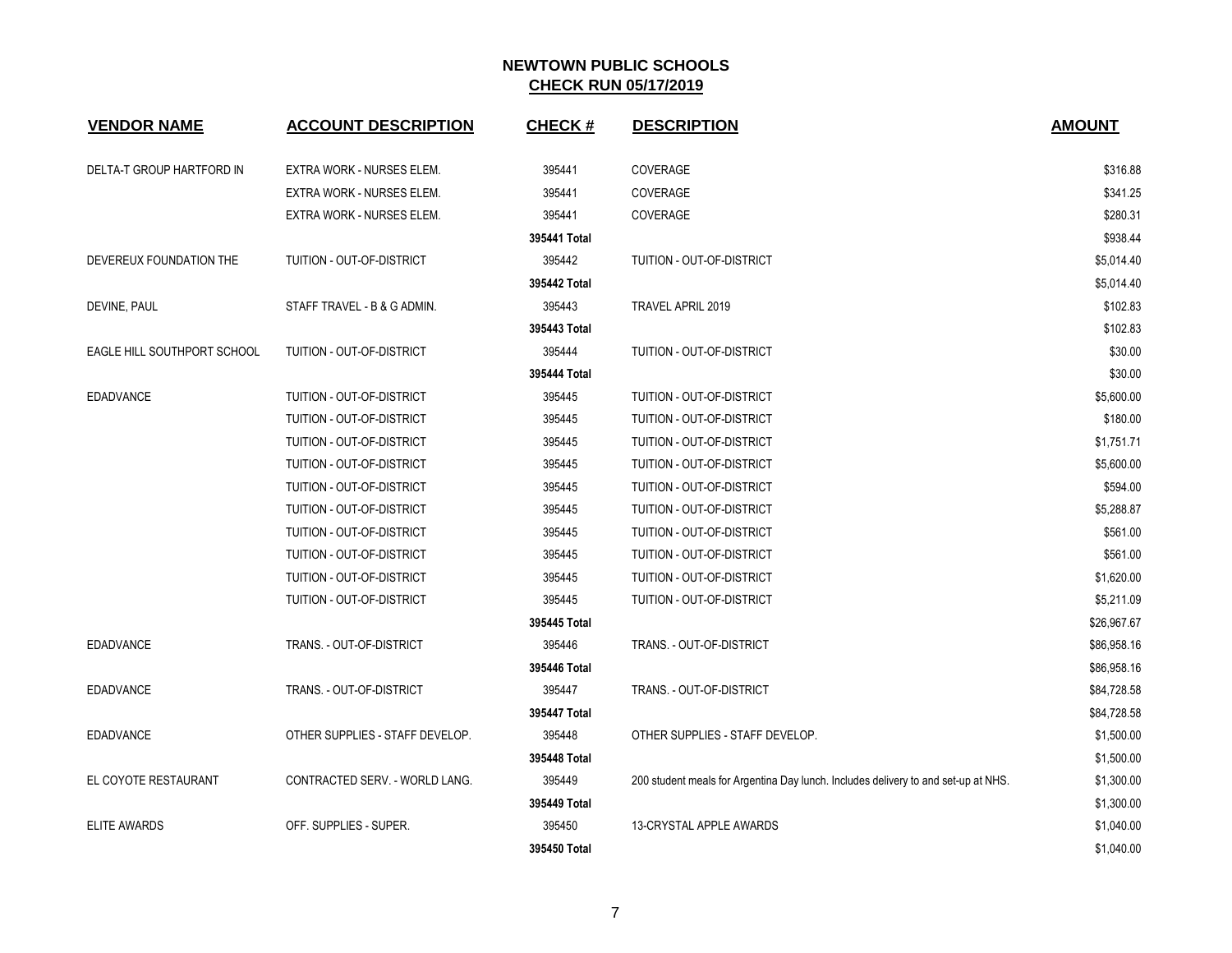| <b>VENDOR NAME</b>    | <b>ACCOUNT DESCRIPTION</b>   | <b>CHECK#</b> | <b>DESCRIPTION</b>                | <b>AMOUNT</b> |
|-----------------------|------------------------------|---------------|-----------------------------------|---------------|
| ESPITEE, KRISTEN      | STAFF TRAVEL - PUPIL SERV.   | 395451        | <b>TRAVEL 4/8 TO 5/3</b>          | \$98.37       |
|                       |                              | 395451 Total  |                                   | \$98.37       |
| EVERSOURCE (ELEC-BOE) | ELECTRICITY - M.G.           | 395452        | <b>ELEC</b>                       | \$3,735.10    |
|                       | ELECTRICITY - HOM.           | 395452        | <b>ELEC</b>                       | \$10,871.14   |
|                       | ELECTRICITY - RIS.           | 395452        | <b>ELEC</b>                       | \$16,063.11   |
|                       | ELECTRICITY - M.S.           | 395452        | <b>ELEC</b>                       | \$7,949.38    |
|                       | ELECTRICITY - M.S.           | 395452        | <b>ELEC</b>                       | \$1,583.45    |
|                       | ELECTRICITY - M.S.           | 395452        | ELEC 51658443072 39.793.0 KWH     | \$6,414.73    |
|                       | ELECTRICITY - M.S.           | 395452        | ELEC 51658443072 35,877. KWH      | \$5,972.63    |
|                       |                              | 395452 Total  |                                   | \$52,589.54   |
| EVERSOURCE (GAS-BOE)  | PROPANE & NATURAL GAS - HAW. | 395453        | GAS                               | \$1,759.52    |
|                       | PROPANE & NATURAL GAS - S.H. | 395453        | GAS                               | \$2,906.72    |
|                       | PROPANE & NATURAL GAS - M.G. | 395453        | GAS                               | \$3,180.30    |
|                       | PROPANE & NATURAL GAS - RIS. | 395453        | GAS                               | \$6,480.85    |
|                       | PROPANE & NATURAL GAS - M.S. | 395453        | GAS                               | \$5,239.73    |
|                       | PROPANE & NATURAL GAS - H.S. | 395453        | GAS                               | \$16,582.33   |
|                       |                              | 395453 Total  |                                   | \$36,149.45   |
| FAIR AUTO SUPPLY      | REPAIRS - MAINT.             | 395454        | <b>MAINT VEHICLE REPAIR PARTS</b> | (\$159.89)    |
|                       | REPAIRS - MAINT.             | 395454        | <b>MAINT VEHICLE REPAIR PARTS</b> | \$27.00       |
|                       | REPAIRS - MAINT.             | 395454        | <b>MAINT VEHICLE REPAIR PARTS</b> | \$16.88       |
|                       | <b>REPAIRS - MAINT.</b>      | 395454        | MAINT VEHICLE REPAIR PARTS        | \$2.89        |
|                       | <b>REPAIRS - MAINT.</b>      | 395454        | <b>MAINT VEHICLE REPAIR PARTS</b> | \$5.69        |
|                       | <b>REPAIRS - MAINT.</b>      | 395454        | <b>MAINT VEHICLE REPAIR PARTS</b> | \$57.98       |
|                       | <b>REPAIRS - MAINT.</b>      | 395454        | MAINT VEHICLE REPAIR PARTS        | \$98.04       |
|                       | REPAIRS - MAINT.             | 395454        | <b>MAINT VEHICLE REPAIR PARTS</b> | \$26.16       |
|                       | REPAIRS - MAINT.             | 395454        | <b>MAINT VEHICLE REPAIR PARTS</b> | \$17.49       |
|                       | REPAIRS - MAINT.             | 395454        | MAINT VEHICLE REPAIR PARTS        | (\$17.49)     |
|                       | REPAIRS - MAINT.             | 395454        | MAINT VEHICLE REPAIR PARTS        | \$4.95        |
|                       | REPAIRS - MAINT.             | 395454        | <b>MAINT VEHICLE REPAIR PARTS</b> | \$51.61       |
|                       | <b>REPAIRS - MAINT.</b>      | 395454        | MAINT VEHICLE REPAIR PARTS        | \$213.47      |
|                       | <b>REPAIRS - MAINT.</b>      | 395454        | MAINT VEHICLE REPAIR PARTS        | \$6.69        |
|                       | <b>REPAIRS - MAINT.</b>      | 395454        | <b>MAINT VEHICLE REPAIR PARTS</b> | \$293.10      |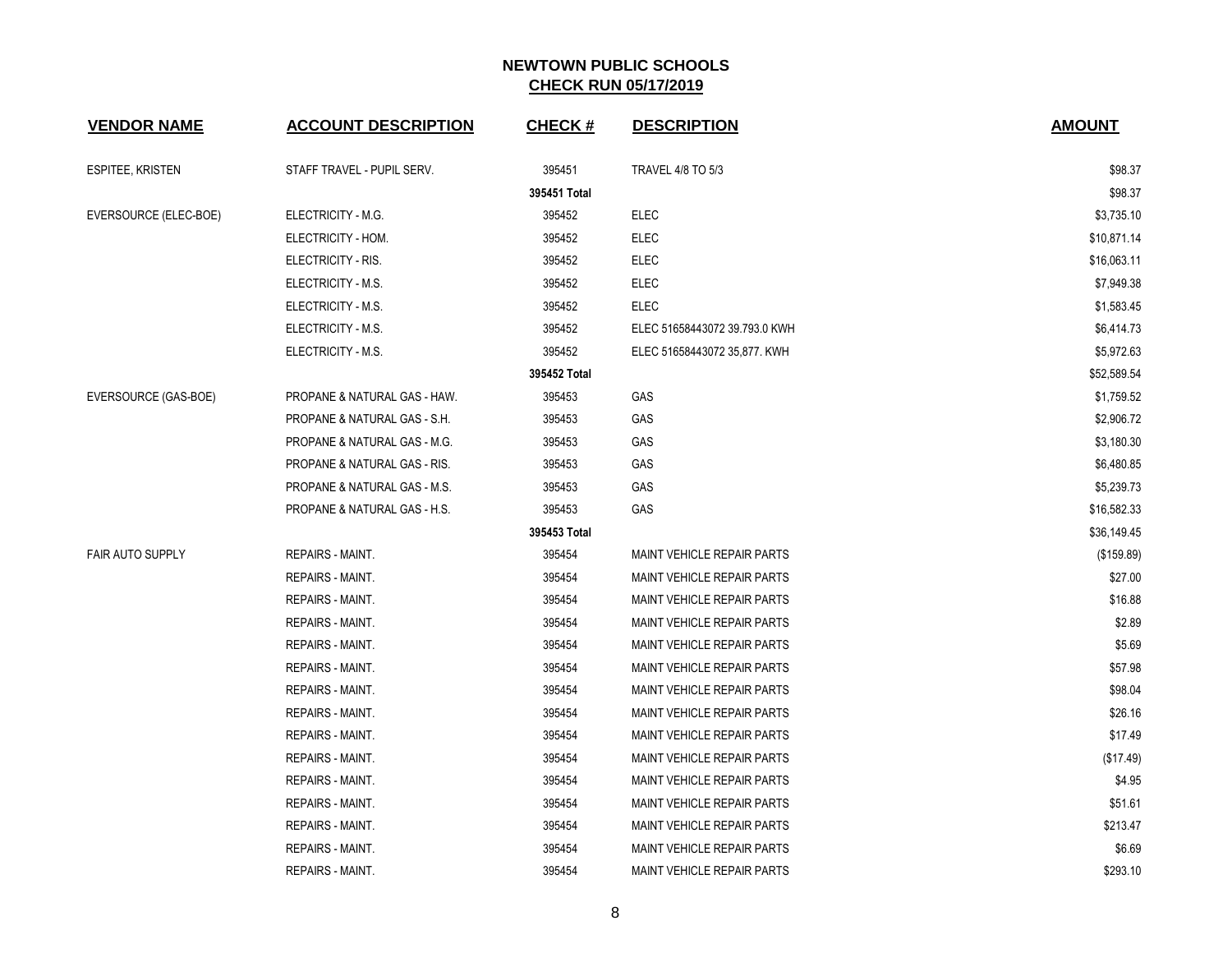| <b>VENDOR NAME</b>              | <b>ACCOUNT DESCRIPTION</b>          | <b>CHECK#</b> | <b>DESCRIPTION</b>                                  | <b>AMOUNT</b> |
|---------------------------------|-------------------------------------|---------------|-----------------------------------------------------|---------------|
| <b>FAIR AUTO SUPPLY</b>         | <b>REPAIRS - MAINT.</b>             | 395454        | <b>MAINT VEHICLE REPAIR PARTS</b>                   | \$86.94       |
|                                 | <b>REPAIRS - MAINT.</b>             | 395454        | MAINT VEHICLE REPAIR PARTS                          | \$91.07       |
|                                 | <b>REPAIRS - MAINT.</b>             | 395454        | MAINT VEHICLE REPAIR PARTS                          | \$29.80       |
|                                 | <b>REPAIRS - MAINT.</b>             | 395454        | MAINT VEHICLE REPAIR PARTS                          | \$15.99       |
|                                 | <b>REPAIRS - MAINT.</b>             | 395454        | <b>MAINT VEHICLE REPAIR PARTS</b>                   | \$30.59       |
|                                 | <b>REPAIRS - MAINT.</b>             | 395454        | <b>MAINT VEHICLE REPAIR PARTS</b>                   | \$31.39       |
|                                 | <b>REPAIRS - MAINT.</b>             | 395454        | <b>MAINT VEHICLE REPAIR PARTS</b>                   | (\$70.50)     |
|                                 | INSTR. SUPPLIES - TECH ED.          | 395454        | <b>AUTO PARTS</b>                                   | \$6.04        |
|                                 | INSTR. SUPPLIES - TECH ED.          | 395454        | <b>AUTO PARTS</b>                                   | \$328.96      |
|                                 |                                     | 395454 Total  |                                                     | \$1,194.85    |
| FELL, JEFFREY                   | <b>B&amp;G SUPPLIES - CUSTODIAL</b> | 395455        | SHOES (9831)                                        | \$150.00      |
|                                 |                                     | 395455 Total  |                                                     | \$150.00      |
| FINCH SERVICES INC              | <b>REPAIRS - MAINT.</b>             | 395456        | <b>GATOR PLOW REPAIR - NMS</b>                      | \$808.04      |
|                                 |                                     | 395456 Total  |                                                     | \$808.04      |
| <b>PRIVATE</b>                  | TUITION - OUT-OF-DISTRICT           | 395457        | TUITION - OUT-OF-DISTRICT                           | \$20,000.00   |
|                                 |                                     | 395457 Total  |                                                     | \$20,000.00   |
| FLINN SCIENTIFIC INC            | INSTR. SUPPLIES - SCIENCE           | 395458        | Spirometer, Lung Bag, Goggles, and visitor glasses. | \$466.10      |
|                                 | INSTR. SUPPLIES - SCIENCE           | 395458        | Shipping                                            | \$59.55       |
|                                 |                                     | 395458 Total  |                                                     | \$525.65      |
| <b>FOLLETT SCHOOL SOLUTIONS</b> | INSTR. SUPPLIES - WORLD LANG.       | 395459        | Avancemos 2 workbook.                               | \$1,626.80    |
|                                 |                                     | 395459 Total  |                                                     | \$1,626.80    |
| FOUNDATION SCHOOL, T            | TUITION - OUT-OF-DISTRICT           | 395460        | TUITION - OUT-OF-DISTRICT                           | \$7,500.00    |
|                                 | TUITION - OUT-OF-DISTRICT           | 395460        | TUITION - OUT-OF-DISTRICT                           | \$7,500.00    |
|                                 | TUITION - OUT-OF-DISTRICT           | 395460        | TUITION - OUT-OF-DISTRICT                           | \$7,500.00    |
|                                 | TUITION - OUT-OF-DISTRICT           | 395460        | TUITION - OUT-OF-DISTRICT                           | \$7,500.00    |
|                                 |                                     | 395460 Total  |                                                     | \$30,000.00   |
| <b>FRONTIER</b>                 | <b>TELEPHONE &amp; CABLE</b>        | 395461        | TELEPHONE SERV 2018/19                              | \$829.88      |
|                                 |                                     | 395461 Total  |                                                     | \$829.88      |
| <b>FRONTIER</b>                 | <b>TELEPHONE &amp; CABLE</b>        | 395462        | TELEPHONE SERV 2018/19                              | \$648.53      |
|                                 |                                     | 395462 Total  |                                                     | \$648.53      |
| <b>FRONTIER</b>                 | <b>TELEPHONE &amp; CABLE</b>        | 395463        | TELEPHONE SERV 2018/19                              | \$2,032.26    |
|                                 |                                     | 395463 Total  |                                                     | \$2,032.26    |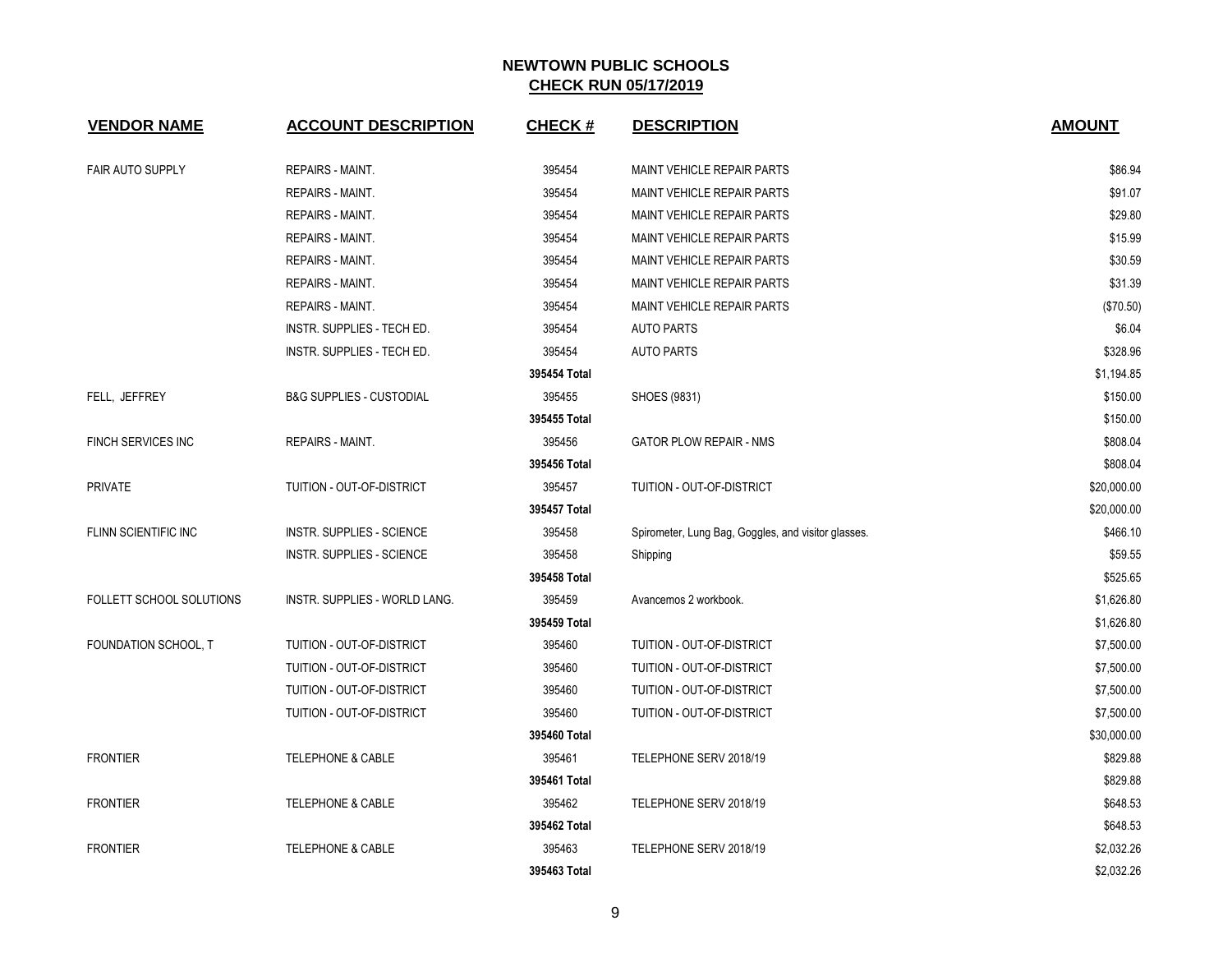| <b>VENDOR NAME</b>              | <b>ACCOUNT DESCRIPTION</b>          | <b>CHECK#</b> | <b>DESCRIPTION</b>                                               | <b>AMOUNT</b> |
|---------------------------------|-------------------------------------|---------------|------------------------------------------------------------------|---------------|
| <b>FRONTIER</b>                 | <b>TELEPHONE &amp; CABLE</b>        | 395464        | TELEPHONE SERV 2018/19                                           | \$70.30       |
|                                 |                                     | 395464 Total  |                                                                  | \$70.30       |
| <b>GENGRAS CENTER SCHOOL</b>    | TUITION - OUT-OF-DISTRICT           | 395465        | TUITION - OUT-OF-DISTRICT                                        | \$5,760.00    |
|                                 | TUITION - OUT-OF-DISTRICT           | 395465        | TUITION - OUT-OF-DISTRICT                                        | \$3,600.00    |
|                                 |                                     | 395465 Total  |                                                                  | \$9,360.00    |
| <b>GRAINGER</b>                 | B. & G. REPAIRS - M.S.              | 395466        | <b>CANOPY LIGHTS - NMS</b>                                       | \$83.21       |
|                                 |                                     | 395466 Total  |                                                                  | \$83.21       |
| <b>HAT CITY PAPER &amp; SUP</b> | <b>B&amp;G SUPPLIES - CUSTODIAL</b> | 395467        | PAPER PRODUCTS, LYSOL, SPONGES, VACUUM BAG, FOAM SOAP            | \$1,031.59    |
|                                 |                                     | 395467 Total  |                                                                  | \$1,031.59    |
| HB COMMUNICATIONS INC.          | EQUIPMENT - INFO. TECH.             | 395468        | Epson PowerLite 530 - mount, cables - remove existing Mitsubishi | \$462.00      |
|                                 | EQUIPMENT - INFO. TECH.             | 395468        | Epson PowerLite 530 - mount, cables - remove existing Mitsubishi | \$920.00      |
|                                 | EQUIPMENT - INFO. TECH.             | 395468        | Epson Powerlite 970 with Chief Mount, cables, wiring, -HDMI      | \$462.00      |
|                                 | EQUIPMENT - INFO. TECH.             | 395468        | Epson Powerlite 970 with Chief Mount, cables, wiring, -HDMI      | \$1,161.00    |
|                                 |                                     | 395468 Total  |                                                                  | \$3,005.00    |
| HERFF JONES, INC                | PRINTING - ADMIN.                   | 395469        | <b>GRADUATION DIPLOMAS</b>                                       | \$96.90       |
|                                 |                                     | 395469 Total  |                                                                  | \$96.90       |
| HIRUO, AMY                      | OFF. SUPPLIES - ADMIN.              | 395470        | K-NGSS CONSUMABLES                                               | \$16.64       |
|                                 | STAFF TRAIN. - CLASSROOM            | 395470        | NGSS RESOURCES & TOOLS WORKSHOP                                  | \$27.47       |
|                                 |                                     | 395470 Total  |                                                                  | \$44.11       |
| HOME HEALTH PAVILION            | INSTR. SUPPLIES - SP. ED. H.S.      | 395471        | MANUAL HOYR LIFT MODEL HML 400                                   | \$525.00      |
|                                 |                                     | 395471 Total  |                                                                  | \$525.00      |
| HUNTINGTON PAINT & WALLPA       | <b>B&amp;G SUPPLIES - CUSTODIAL</b> | 395472        | PAINT / PAINT SUPPLIES - RIS                                     | \$757.06      |
|                                 | <b>B&amp;G SUPPLIES - CUSTODIAL</b> | 395472        | PAINT / PAINT SUPPLIES - RIS                                     | \$101.30      |
|                                 |                                     | 395472 Total  |                                                                  | \$858.36      |
| <b>ITSAVVY LLC</b>              | INSTR. SUPPLIES - INFO. TECH.       | 395473        | APC Replacement Battery Cartridge                                | \$301.86      |
|                                 |                                     | 395473 Total  |                                                                  | \$301.86      |
| JONES SCHOOL SUPPLY CO. I       | INSTR. SUPPLIES - CLASSROOM         | 395474        | AWARDS (96908)                                                   | \$23.25       |
|                                 | INSTR. SUPPLIES - GUIDANCE          | 395474        | <b>COMMUNITY SERVICE AWARDS PINS</b>                             | \$417.38      |
|                                 |                                     | 395474 Total  |                                                                  | \$440.63      |
| K & M LITERACY LLC              | STAFF TRAIN. - STAFF DEVELOP.       | 395475        | K&M Literacy, LLC                                                | \$2,500.00    |
|                                 | STAFF TRAIN. - STAFF DEVELOP.       | 395475        | K&M Literacy, LLC                                                | \$2,500.00    |
|                                 |                                     | 395475 Total  |                                                                  | \$5,000.00    |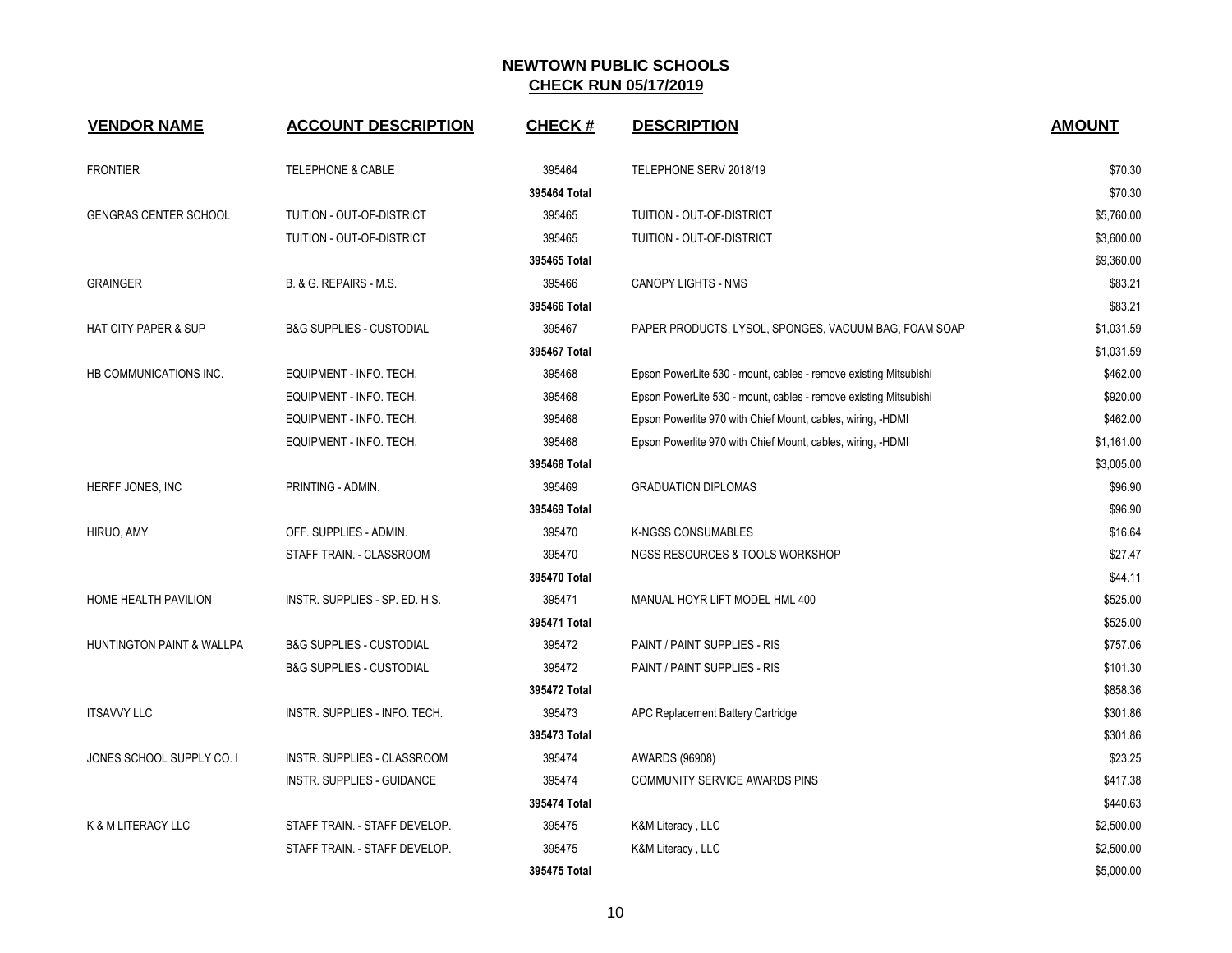| <b>VENDOR NAME</b>      | <b>ACCOUNT DESCRIPTION</b>          | <b>CHECK#</b> | <b>DESCRIPTION</b>                                                          | <b>AMOUNT</b> |
|-------------------------|-------------------------------------|---------------|-----------------------------------------------------------------------------|---------------|
| KAPLAN, JACQUELYNN      | STAFF TRAVEL - CLASSROOM            | 395476        | TRAVEL PROF DEV AT BARD COLLEGE                                             | \$89.55       |
|                         |                                     | 395476 Total  |                                                                             | \$89.55       |
| KENNEDY, ALEXANDRA      | STAFF TRAVEL - PUPIL SERV.          | 395477        | REISSUE CHECK 395136                                                        | \$46.72       |
|                         |                                     | 395477 Total  |                                                                             | \$46.72       |
| KILCOURSE, LISA         | STAFF TRAIN. - CLASSROOM            | 395478        | for Registration to 2019 American School Counselor Associations Annual CONF | \$219.00      |
|                         |                                     | 395478 Total  |                                                                             | \$219.00      |
| KINSLEY POWER SYSTEMS   | <b>B&amp;G CONTRACTED SERV.</b>     | 395479        | PREVENT MAINT GENERATOR SVC - MG/HO                                         | \$1,031.00    |
|                         | <b>B&amp;G CONTRACTED SERV.</b>     | 395479        | PREVENT MAINT GENERATOR SVC - MG/HOM/NMS/NHS 2018-2019                      | \$460.00      |
|                         |                                     | 395479 Total  |                                                                             | \$1,491.00    |
| <b>KROESEN, JASON</b>   | STAFF TRAVEL - B.O.E.               | 395480        | REISSUE CHECK 394438                                                        | \$40.00       |
|                         |                                     | 395480 Total  |                                                                             | \$40.00       |
| KUROSKI, THOMAS M.      | STAFF TRAIN. - SCIENCE              | 395481        | DISSECTION OF CHICKEN LEGS (97078)                                          | \$13.84       |
|                         |                                     | 395481 Total  |                                                                             | \$13.84       |
| LAWLOR, ERIN            | STAFF TRAVEL - PUPIL SERV.          | 395482        | <b>TRAVEL (96719)</b>                                                       | \$44.54       |
|                         |                                     | 395482 Total  |                                                                             | \$44.54       |
| LINLEY DEBORAH          | CONTRACTED SERV. - WORLD LANG.      | 395483        | Tango lessons offered to NHS Spanish students                               | \$190.00      |
|                         |                                     | 395483 Total  |                                                                             | \$190.00      |
| LONGOBUCCO, KIMBERLY    | STAFF TRAVEL - ADMIN.               | 395484        | TRAVEL FOR SENIOR PROM                                                      | \$7.54        |
|                         | STAFF TRAVEL - ADMIN.               | 395484        | TRAVEL-UNIFIED MICHAEL'S CUP BANQUET                                        | \$33.18       |
|                         | STAFF TRAVEL - ADMIN.               | 395484        | <b>TRAVEL FOR FCIAC MEETING</b>                                             | \$28.77       |
|                         | STAFF TRAVEL - ADMIN.               | 395484        | TRAVEL FOR SWC AWARDS                                                       | \$14.50       |
|                         |                                     | 395484 Total  |                                                                             | \$83.99       |
| MAGNAKLEEN SERVICES LLC | <b>B&amp;G SUPPLIES - CUSTODIAL</b> | 395485        | MOP / RUG SERVICE - ALL SCHOOLS 2018-2019                                   | \$125.10      |
|                         | <b>B&amp;G SUPPLIES - CUSTODIAL</b> | 395485        | MOP / RUG SERVICE - ALL SCHOOLS 2018-2019                                   | \$47.15       |
|                         | <b>B&amp;G SUPPLIES - CUSTODIAL</b> | 395485        | MOP / RUG SERVICE - ALL SCHOOLS 2018-2019                                   | \$60.65       |
|                         | <b>B&amp;G SUPPLIES - CUSTODIAL</b> | 395485        | MOP / RUG SERVICE - ALL SCHOOLS 2018-2019                                   | \$28.25       |
|                         | <b>B&amp;G SUPPLIES - CUSTODIAL</b> | 395485        | MOP / RUG SERVICE - ALL SCHOOLS 2018-2019                                   | \$33.80       |
|                         | <b>B&amp;G SUPPLIES - CUSTODIAL</b> | 395485        | MOP / RUG SERVICE - ALL SCHOOLS 2018-2019                                   | \$21.50       |
|                         | <b>B&amp;G SUPPLIES - CUSTODIAL</b> | 395485        | MOP / RUG SERVICE - ALL SCHOOLS 2018-2019                                   | \$30.65       |
|                         | <b>B&amp;G SUPPLIES - CUSTODIAL</b> | 395485        | MOP / RUG SERVICE - ALL SCHOOLS 2018-2019                                   | \$125.10      |
|                         | <b>B&amp;G SUPPLIES - CUSTODIAL</b> | 395485        | MOP / RUG SERVICE - ALL SCHOOLS 2018-2019                                   | \$47.15       |
|                         | <b>B&amp;G SUPPLIES - CUSTODIAL</b> | 395485        | MOP / RUG SERVICE - ALL SCHOOLS 2018-2019                                   | \$60.65       |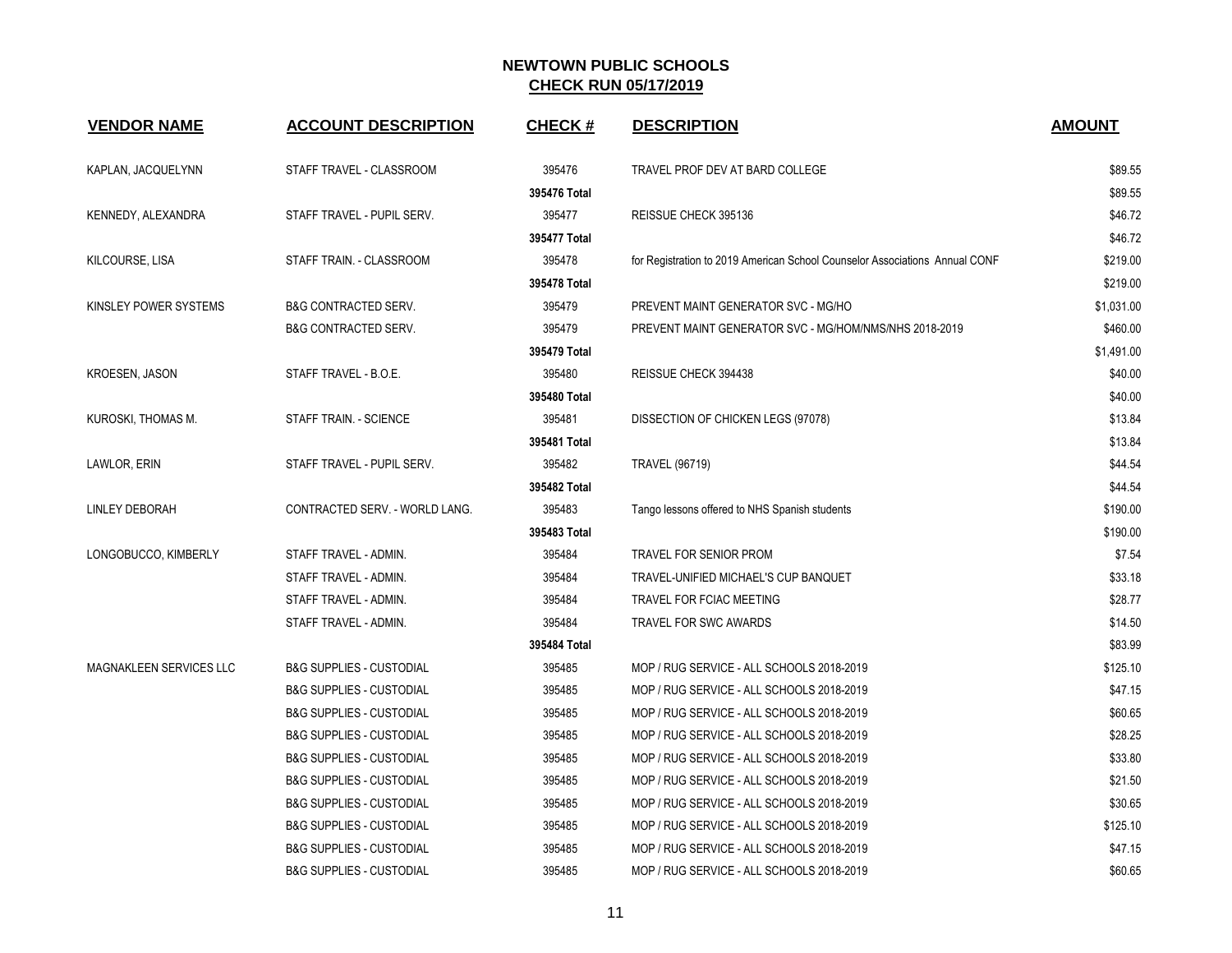| <b>VENDOR NAME</b>             | <b>ACCOUNT DESCRIPTION</b>          | <b>CHECK#</b> | <b>DESCRIPTION</b>                                                      | <b>AMOUNT</b> |
|--------------------------------|-------------------------------------|---------------|-------------------------------------------------------------------------|---------------|
| <b>MAGNAKLEEN SERVICES LLC</b> | <b>B&amp;G SUPPLIES - CUSTODIAL</b> | 395485        | MOP / RUG SERVICE - ALL SCHOOLS 2018-2019                               | \$28.25       |
|                                | <b>B&amp;G SUPPLIES - CUSTODIAL</b> | 395485        | MOP / RUG SERVICE - ALL SCHOOLS 2018-2019                               | \$33.80       |
|                                | <b>B&amp;G SUPPLIES - CUSTODIAL</b> | 395485        | MOP / RUG SERVICE - ALL SCHOOLS 2018-2019                               | \$21.50       |
|                                | <b>B&amp;G SUPPLIES - CUSTODIAL</b> | 395485        | MOP / RUG SERVICE - ALL SCHOOLS 2018-2019                               | \$30.65       |
|                                | <b>B&amp;G SUPPLIES - CUSTODIAL</b> | 395485        | MOP / RUG SERVICE - ALL SCHOOLS 2018-2019                               | \$125.10      |
|                                | <b>B&amp;G SUPPLIES - CUSTODIAL</b> | 395485        | MOP / RUG SERVICE - ALL SCHOOLS 2018-2019                               | \$18.00       |
|                                | <b>B&amp;G SUPPLIES - CUSTODIAL</b> | 395485        | MOP / RUG SERVICE - ALL SCHOOLS 2018-2019                               | \$130.00      |
|                                | <b>B&amp;G SUPPLIES - CUSTODIAL</b> | 395485        | MOP / RUG SERVICE - ALL SCHOOLS 2018-2019                               | \$36.00       |
|                                | <b>B&amp;G SUPPLIES - CUSTODIAL</b> | 395485        | MOP / RUG SERVICE - ALL SCHOOLS 2018-2019                               | \$201.00      |
|                                | <b>B&amp;G SUPPLIES - CUSTODIAL</b> | 395485        | MOP / RUG SERVICE - ALL SCHOOLS 2018-2019                               | \$26.00       |
|                                | <b>B&amp;G SUPPLIES - CUSTODIAL</b> | 395485        | MOP / RUG SERVICE - ALL SCHOOLS 2018-2019                               | \$134.50      |
|                                | <b>B&amp;G SUPPLIES - CUSTODIAL</b> | 395485        | MOP / RUG SERVICE - ALL SCHOOLS 2018-2019                               | \$166.50      |
|                                | <b>B&amp;G SUPPLIES - CUSTODIAL</b> | 395485        | MOP / RUG SERVICE - ALL SCHOOLS 2018-2019                               | \$56.50       |
|                                | <b>B&amp;G SUPPLIES - CUSTODIAL</b> | 395485        | MOP / RUG SERVICE - ALL SCHOOLS 2018-2019                               | \$26.00       |
|                                | <b>B&amp;G SUPPLIES - CUSTODIAL</b> | 395485        | MOP / RUG SERVICE - ALL SCHOOLS 2018-2019                               | \$18.00       |
|                                |                                     | 395485 Total  |                                                                         | \$1,631.80    |
| MASON W.B. INC.                | OFF. SUPPLIES - BUS. SERV.          | 395486        | <b>SUPPLIES 2018/19</b>                                                 | \$12.81       |
|                                | OFF. SUPPLIES - BUS. SERV.          | 395486        | COFFEE 20081/19                                                         | \$23.98       |
|                                | OFF. SUPPLIES - BUS. SERV.          | 395486        | <b>SUPPLIES 2018/19</b>                                                 | \$44.06       |
|                                | OFF. SUPPLIES - BUS. SERV.          | 395486        | COFFEE 20081/19                                                         | \$23.98       |
|                                | OFF. SUPPLIES - BUS. SERV.          | 395486        | <b>SUPPLIES 2018/19</b>                                                 | \$21.58       |
|                                | OFF. SUPPLIES - ADMIN.              | 395486        | <b>COPY PAPER</b>                                                       | \$1,494.31    |
|                                | OFF. SUPPLIES - PUPIL SERV.         | 395486        | OFFICE SUPPLIES, WATER MARCH - JUNE                                     | \$45.99       |
|                                | <b>INSTR. SUPPLIES - ENGLISH</b>    | 395486        | Composition books for Literacy Lab, and other items for Reading classes | \$299.50      |
|                                | INSTR. SUPPLIES - CLASSROOM         | 395486        | For copy paper, colored paper, and other items needed for school year.  | \$533.77      |
|                                | INSTR. SUPPLIES - CLASSROOM         | 395486        | Sani Hands Hand Sanitizing Wipes, 300 count, 6/Carton, Item # NIC-44584 | \$131.30      |
|                                | INSTR. SUPPLIES - SP. ED. H.S.      | 395486        | SUPPLIES FOR NHS                                                        | \$476.60      |
|                                |                                     | 395486 Total  |                                                                         | \$3,107.88    |
| <b>MASOTTA, ERIN</b>           | <b>INSTR. SUPPLIES - MATH</b>       | 395487        | Reimbursement for Teachers Pay Teac                                     | \$5.30        |
|                                | <b>INSTR. SUPPLIES - MATH</b>       | 395487        | Reimbursement for Teachers Pay Teac                                     | \$7.19        |
|                                |                                     | 395487 Total  |                                                                         | \$12.49       |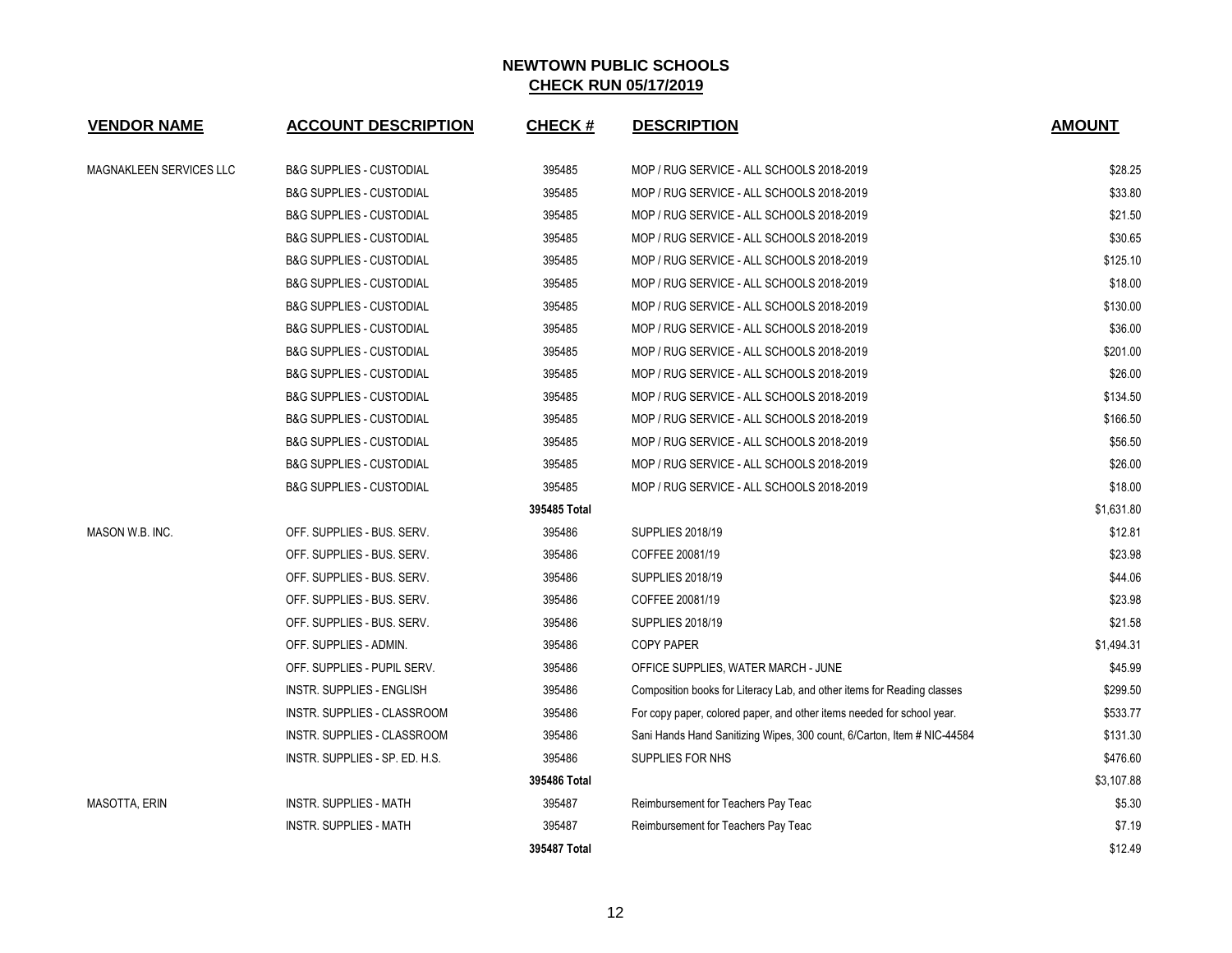| <b>VENDOR NAME</b>                 | <b>ACCOUNT DESCRIPTION</b>       | <b>CHECK#</b> | <b>DESCRIPTION</b>                         | <b>AMOUNT</b> |
|------------------------------------|----------------------------------|---------------|--------------------------------------------|---------------|
| <b>MASTRI BUILDERS LLC</b>         | B. & G. REPAIRS - H.S.           | 395488        | DRAIN PIPE INSPECTION - NHS                | \$450.00      |
|                                    | <b>B&amp;G CONTRACTED SERV.</b>  | 395488        | STADIUM REPAIRS - NHS                      | \$3,800.00    |
|                                    |                                  | 395488 Total  |                                            | \$4,250.00    |
| MCCONNELL, SUSAN                   | <b>INSTR. SUPPLIES - SCIENCE</b> | 395489        | <b>FLOWERS (96946)</b>                     | \$11.55       |
|                                    | <b>INSTR. SUPPLIES - SCIENCE</b> | 395489        | HEALTH EXPO EYE MASKS (96946)              | \$133.00      |
|                                    |                                  | 395489 Total  |                                            | \$144.55      |
| MELIORA ACADEMY INC.               | TUITION - OUT-OF-DISTRICT        | 395490        | TUITION - OUT-OF-DISTRICT                  | \$14,191.00   |
|                                    |                                  | 395490 Total  |                                            | \$14,191.00   |
| MEYER WILLIAM B.INC.               | OFF. SUPPLIES - PUPIL SERV.      | 395491        | <b>RECORDS STORAGE</b>                     | \$114.34      |
|                                    |                                  | 395491 Total  |                                            | \$114.34      |
| <b>MITCHELL</b>                    | FUEL FOR VEHICLES - TRANS.       | 395492        | 1123.2 GAL PROPANE                         | \$1,448.93    |
|                                    | FUEL FOR VEHICLES - TRANS.       | 395492        | 950 GAL PROPANE                            | \$1,225.50    |
|                                    | FUEL FOR VEHICLES - TRANS.       | 395492        | 1114.2 GALL PROPANE                        | \$1,437.32    |
|                                    | FUEL FOR VEHICLES - TRANS.       | 395492        | 600 GALL PROPANE                           | \$774.00      |
|                                    | FUEL FOR VEHICLES - TRANS.       | 395492        | 840 GAL PROPANE                            | \$1,083.60    |
|                                    | FUEL FOR VEHICLES - TRANS.       | 395492        | PROPANE 800.0 GAL                          | \$1,032.00    |
|                                    | FUEL FOR VEHICLES - TRANS.       | 395492        | PROPANE 600.0 GAL                          | \$774.00      |
|                                    | FUEL FOR VEHICLES - TRANS.       | 395492        | PROPANE 1200.0 GAL                         | \$1,548.00    |
|                                    |                                  | 395492 Total  |                                            | \$9,323.35    |
| MOBILE MINI, INC.                  | EQUIP RENTAL - SPORTS            | 395493        | <b>CONTAINER RENTAL</b>                    | \$95.00       |
|                                    | <b>EQUIP RENTAL - SPORTS</b>     | 395493        | <b>CONTAINER RENTAL</b>                    | \$75.00       |
|                                    | <b>EQUIP RENTAL - SPORTS</b>     | 395493        | <b>CONTAINER RENTAL</b>                    | \$75.00       |
|                                    | <b>EQUIP RENTAL - B&amp;G</b>    | 395493        | STORAGE CONTAINER RENTAL (E726) 2018-2019  | \$75.00       |
|                                    |                                  | 395493 Total  |                                            | \$320.00      |
| <b>MOMENTUM TOURS &amp; TRAVEL</b> | STAFF TRAVEL - CLASSROOM         | 395494        | HOTEL EXPENSES                             | \$300.00      |
|                                    |                                  | 395494 Total  |                                            | \$300.00      |
| <b>MORETTI, CHRIS</b>              | STAFF TRAVEL - ADMIN.            | 395495        | Seminar for food and mileage reimbursement | \$72.09       |
|                                    | STAFF TRAVEL - CLASSROOM         | 395495        | seminar for food and mileage               | \$56.49       |
|                                    |                                  | 395495 Total  |                                            | \$128.58      |
| MT PLEASANT - BLYTHEDALE           | TUITION - OUT-OF-DISTRICT        | 395496        | TUITION - OUT-OF-DISTRICT                  | \$2,430.00    |
|                                    |                                  | 395496 Total  |                                            | \$2,430.00    |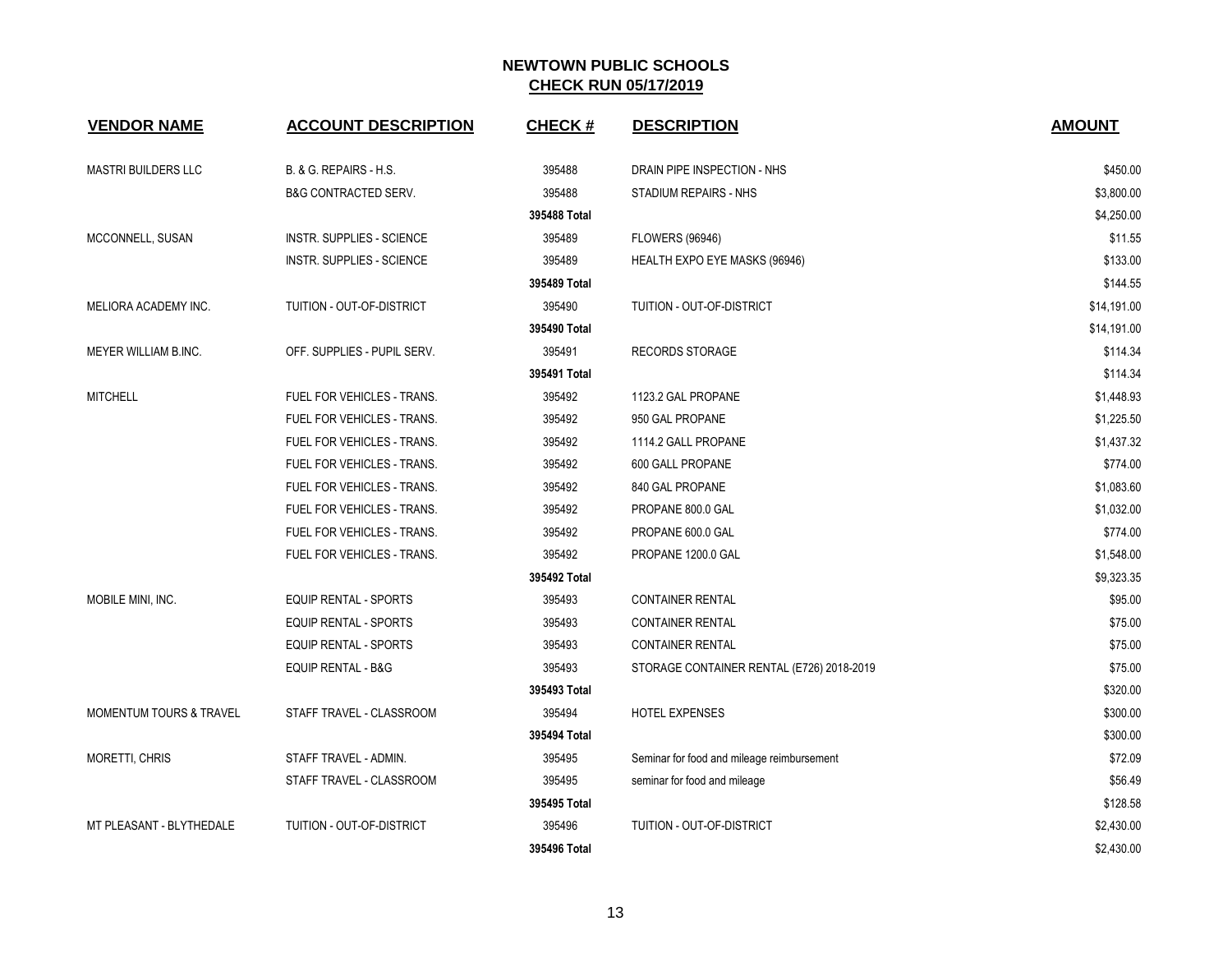| <b>VENDOR NAME</b>               | <b>ACCOUNT DESCRIPTION</b>       | <b>CHECK#</b> | <b>DESCRIPTION</b>                                                        | <b>AMOUNT</b> |
|----------------------------------|----------------------------------|---------------|---------------------------------------------------------------------------|---------------|
| MULSKI, THERESA A.               | STAFF TRAIN. - ELEM.             | 395497        | CONTINING ED (96636)                                                      | \$83.00       |
|                                  |                                  | 395497 Total  |                                                                           | \$83.00       |
| <b>MULTI SERVICE CORPORATION</b> | INSTR. SUPPLIES - COMPUTER ED.   | 395498        | Logitech Slim Folio Keyboard Folio Case for Apple iPad                    | \$993.07      |
|                                  | INSTR. SUPPLIES - COMPUTER ED.   | 395498        | Shipping                                                                  | \$11.89       |
|                                  |                                  | 395498 Total  |                                                                           | \$1,004.96    |
| NAPOLITANO, TIMOTHY              | OFF. SUPPLIES - ADMIN.           | 395499        | TEACHER APPRECIATION LUNCH                                                | \$214.03      |
|                                  |                                  | 395499 Total  |                                                                           | \$214.03      |
| <b>NASCO</b>                     | <b>INSTR. SUPPLIES - MATH</b>    | 395500        | Multifactor - TB21743T191                                                 | \$20.36       |
|                                  | <b>INSTR. SUPPLIES - MATH</b>    | 395500        | Shipping                                                                  | \$5.03        |
|                                  | <b>INSTR. SUPPLIES - MATH</b>    | 395500        | Calculating Games Set TB26879T191                                         | \$19.51       |
|                                  | <b>INSTR. SUPPLIES - MATH</b>    | 395500        | Double-sided 12-Number Shuttle Box - TB23006                              | \$16.96       |
|                                  | <b>INSTR. SUPPLIES - MATH</b>    | 395500        | Shipping                                                                  | \$6.92        |
|                                  |                                  | 395500 Total  |                                                                           | \$68.78       |
| NATIONAL BUSINESS INSTITU        | STAFF TRAIN. - CLASSROOM         | 395501        | First registrant for seminar on 5/2                                       | \$349.00      |
|                                  | STAFF TRAIN. - CLASSROOM         | 395501        | for seminar on 5/2/19. Seminar is for school requirements and procedures  | \$339.00      |
|                                  | STAFF TRAIN. - CLASSROOM         | 395501        | for seminar on 5/2/19. Seminar is for school requirements and procedures  | \$339.00      |
|                                  |                                  | 395501 Total  |                                                                           | \$1,027.00    |
| NEWTOWN CULINARY DEPT.           | INSTR. SUPPLIES - GUIDANCE       | 395502        | STAFF APPRECIATION MEETING                                                | \$1,200.00    |
|                                  |                                  | 395502 Total  |                                                                           | \$1,200.00    |
| NEWTOWN FLORIST OF CT, LL        | CONTRACTED SERV. - WORLD LANG.   | 395503        | Flowers for the World Language National Honor Society induction ceremony. | \$450.00      |
|                                  |                                  | 395503 Total  |                                                                           | \$450.00      |
| NEWTOWN FOOD SERVICES            | <b>INSTR. SUPPLIES - ENGLISH</b> | 395504        | Poetry Out Loud Judges Luncheon 2/1/19                                    | \$80.00       |
|                                  |                                  | 395504 Total  |                                                                           | \$80.00       |
| NEWTOWN GREENERY                 | OFF. SUPPLIES - PUPIL SERV.      | 395505        | <b>NURSES DAY</b>                                                         | \$265.00      |
|                                  |                                  | 395505 Total  |                                                                           | \$265.00      |
| NEWTOWN HARDWARE (2)             | <b>INSTR. SUPPLIES - T.A.P.</b>  | 395506        | <b>GREENERY SUPPLIES</b>                                                  | \$98.54       |
|                                  |                                  | 395506 Total  |                                                                           | \$98.54       |
| NEWTOWN HIGH SCHOOL              | STAFF TRAVEL - CLASSROOM         | 395507        | ELECTRATHON FIELD TRIP                                                    | \$674.00      |
|                                  |                                  | 395507 Total  |                                                                           | \$674.00      |
| NEWTOWN YOUTH AND FAMILY         | PROF. SERV. - SUBSTANCE ABUSE    | 395508        | SUBSTANCE ABUSE COUNSELOR NHS                                             | \$11,857.82   |
|                                  |                                  | 395508 Total  |                                                                           | \$11,857.82   |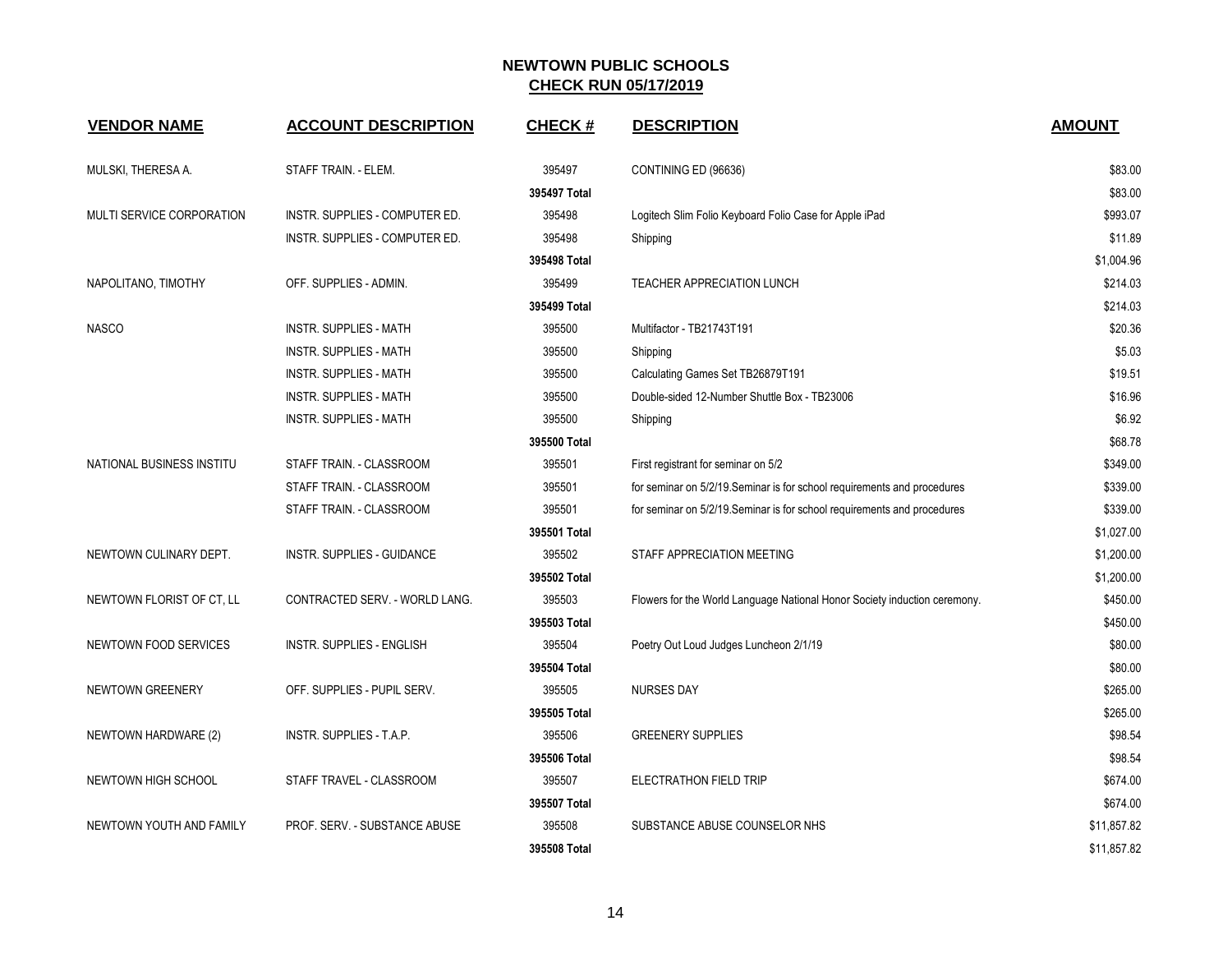| <b>VENDOR NAME</b>        | <b>ACCOUNT DESCRIPTION</b>          | <b>CHECK#</b> | <b>DESCRIPTION</b>                                    | <b>AMOUNT</b> |
|---------------------------|-------------------------------------|---------------|-------------------------------------------------------|---------------|
| OFFICE DEPOT, INC         | INSTR. SUPPLIES - CLASSROOM         | 395509        | For supplies as needed for classroom                  | \$78.99       |
|                           |                                     | 395509 Total  |                                                       | \$78.99       |
| ON-SITE SHREDDING         | CONTRACTED SERV. - CLASSRM          | 395510        | Monthly Shredding Service                             | \$37.50       |
|                           | CONTRACTED SERV. - CLASSRM          | 395510        | Monthly Shredding Service                             | \$37.50       |
|                           | OFF. SUPPLIES - ADMIN.              | 395510        | Monthly Shredding Service                             | \$27.50       |
|                           | OFF. SUPPLIES - ADMIN.              | 395510        | Monthly Shredding Service                             | \$30.00       |
|                           | INSTR. SUPPLIES - CLASSROOM         | 395510        | Monthly Shredding Service                             | \$30.00       |
|                           | INSTR. SUPPLIES - CLASSROOM         | 395510        | Monthly Shredding Service                             | \$27.50       |
|                           |                                     | 395510 Total  |                                                       | \$190.00      |
| OTIS ELEVATOR COMPANY     | <b>B&amp;G CONTRACTED SERV.</b>     | 395511        | ELEVATOR SVC CONTRACT - HAWL/RIS 2018-2019            | \$303.42      |
|                           |                                     | 395511 Total  |                                                       | \$303.42      |
| PANCHO'S AND GRINGO       | CONTRACTED SERV. - WORLD LANG.      | 395512        | Student lunches for Spanish Immersion Day (May 2019). | \$619.49      |
|                           |                                     | 395512 Total  |                                                       | \$619.49      |
| PEMBROKE PUMPING SERVICES | <b>EQUIP RENTAL - SPORTS</b>        | 395513        | PORT O POTTY RENTAL                                   | \$360.00      |
|                           | <b>EQUIP RENTAL - SPORTS</b>        | 395513        | PORT O POTTY RENTAL                                   | \$360.00      |
|                           |                                     | 395513 Total  |                                                       | \$720.00      |
| PERKINS SCHOOL FOR THE BL | TUITION - OUT-OF-DISTRICT           | 395514        | TUITION - OUT-OF-DISTRICT                             | \$20,039.43   |
|                           |                                     | 395514 Total  |                                                       | \$20,039.43   |
| PETERSEN, DEBORAH MAILLOU | STAFF TRAVEL - PUPIL SERV.          | 395515        | STAFF TRAVEL FOOD, HOTEL (96719)                      | \$962.71      |
|                           |                                     | 395515 Total  |                                                       | \$962.71      |
| PETTY, DENNIS             | <b>B&amp;G SUPPLIES - CUSTODIAL</b> | 395516        | SHOE REIMBURSEMENT                                    | \$150.00      |
|                           |                                     | 395516 Total  |                                                       | \$150.00      |
| POWELL, KAREN             | STAFF TRAIN. - HEALTH ADMIN.        | 395517        | HOTEL PROF DEV CONF (96654)                           | \$413.38      |
|                           | STAFF TRAIN. - HEALTH ADMIN.        | 395517        | PROF DEV (96654)                                      | \$327.12      |
|                           |                                     | 395517 Total  |                                                       | \$740.50      |
| RADACHOWSKY, JENNIFER     | STAFF TRAVEL - PUPIL SERV.          | 395518        | <b>APRIL TRAVEL</b>                                   | \$15.31       |
|                           |                                     | 395518 Total  |                                                       | \$15.31       |
| SAVELIVES.COM             | MEDICAL SUPPLIES - ELEM.            | 395519        | MED (96474)                                           | \$206.15      |
|                           |                                     | 395519 Total  |                                                       | \$206.15      |
| <b>SCHOOL SPECIALTY</b>   | <b>INSTR. SUPPLIES - SCIENCE</b>    | 395520        | See attached list                                     | \$252.70      |
|                           |                                     | 395520 Total  |                                                       | \$252.70      |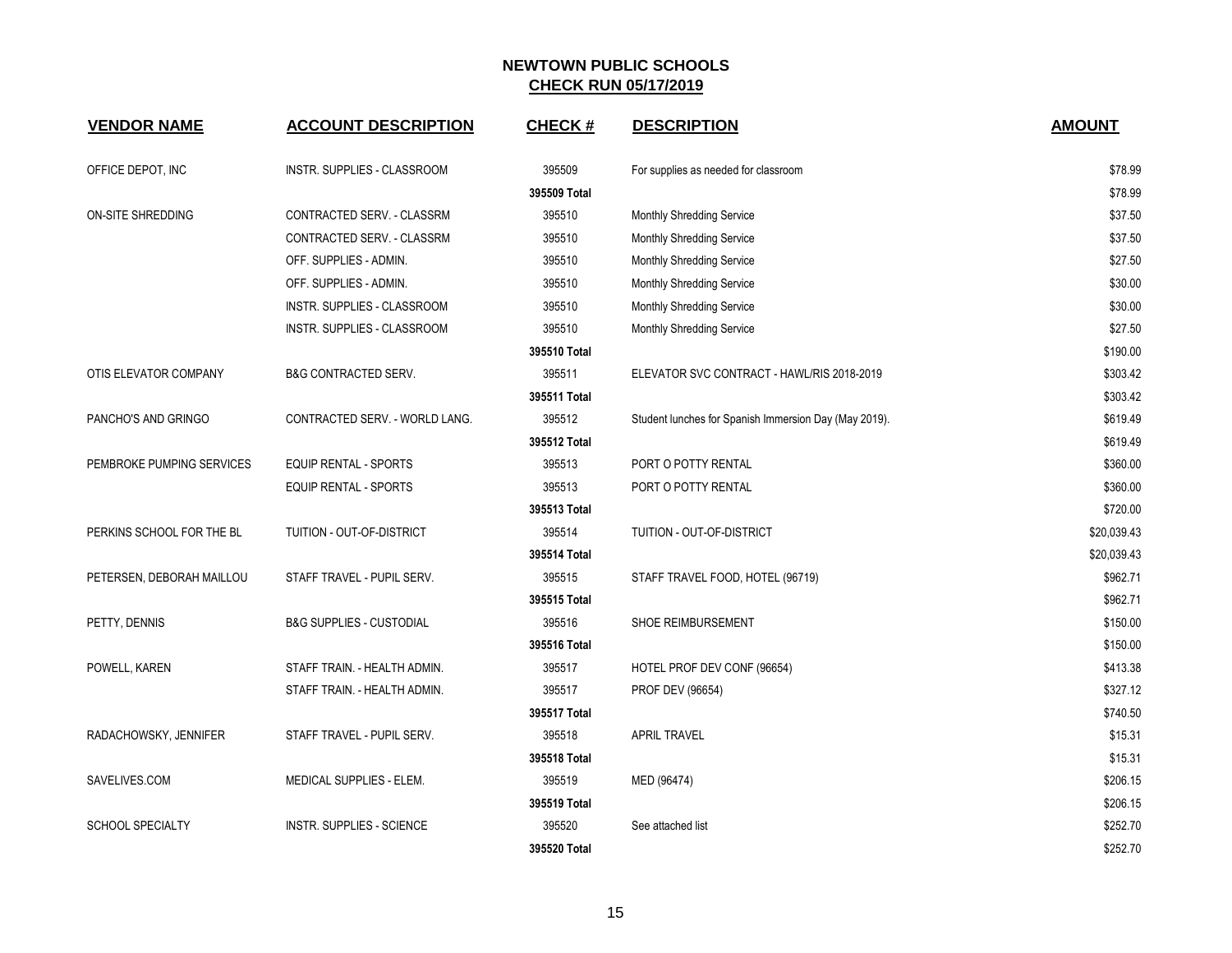| <b>VENDOR NAME</b>              | <b>ACCOUNT DESCRIPTION</b>       | <b>CHECK#</b> | <b>DESCRIPTION</b>                                                | <b>AMOUNT</b> |
|---------------------------------|----------------------------------|---------------|-------------------------------------------------------------------|---------------|
| SECURE ECO SHRED                | INSTR. SUPPLIES - CLASSROOM      | 395521        | for monthly shredding contract July 2018 - June 2019              | \$35.00       |
|                                 |                                  | 395521 Total  |                                                                   | \$35.00       |
| SENIOR PUBLICATIONS COMPA       | PRINTING - ENGLISH               | 395522        | Hawkeye and Graduation edition Printing                           | \$897.00      |
|                                 |                                  | 395522 Total  |                                                                   | \$897.00      |
| <b>SHAR PRODUCTS CO.</b>        | <b>INSTR. SUPPLIES - MUSIC</b>   | 395523        | PRELUDE VIOLIN A STRING- PRELUDE VIOLIN E BALL                    | \$989.38      |
|                                 | INSTR. SUPPLIES - MUSIC          | 395523        | PRELUDE VIOLIN A STRING- PRELUDE VIOLIN E BALL                    | \$8.52        |
|                                 |                                  | 395523 Total  |                                                                   | \$997.90      |
| SMITH, MARDI                    | STAFF TRAVEL - MUSIC             | 395524        | travel reimbursement for travel to CMEA conference April 11, 2019 | \$55.22       |
|                                 |                                  | 395524 Total  |                                                                   | \$55.22       |
| SOLTERRA ACADEMY                | TUITION - OUT-OF-DISTRICT        | 395525        | TUITION - OUT-OF-DISTRICT                                         | \$5,680.00    |
|                                 | TUITION - OUT-OF-DISTRICT        | 395525        | TUITION - OUT-OF-DISTRICT                                         | \$2,662.40    |
|                                 | TUITION - OUT-OF-DISTRICT        | 395525        | TUITION - OUT-OF-DISTRICT                                         | \$5,680.00    |
|                                 | TUITION - OUT-OF-DISTRICT        | 395525        | TUITION - OUT-OF-DISTRICT                                         | \$2,662.40    |
|                                 |                                  | 395525 Total  |                                                                   | \$16,684.80   |
| SPEECH PATHOLOGY GROUP LL       | CONTRACTED SERV. - SP/HEAR.      | 395526        | CONTRACTED SERV. - SP/HEAR.                                       | \$825.00      |
|                                 |                                  | 395526 Total  |                                                                   | \$825.00      |
| STATE OF CONNECTICUT            | <b>PROF. SERV. - B. &amp; G.</b> | 395527        | BOILER INSPECTIONS - NMS / NHS                                    | \$320.00      |
|                                 |                                  | 395527 Total  |                                                                   | \$320.00      |
|                                 | PROF. SERV. - B. & G.            | 395528        | BOILER INSPECTIONS - NMS / NHS                                    | \$240.00      |
|                                 |                                  | 395528 Total  |                                                                   | \$240.00      |
| SUPER FUN INFATABLES            | <b>INSTR. SUPPLIES - SCIENCE</b> | 395529        | Dunk Tank for Health Expo                                         | \$250.00      |
|                                 |                                  | 395529 Total  |                                                                   | \$250.00      |
| TEACHER SYNERGY, LLC            | CONTRACTED SERV. - MATH          | 395530        | Polynomials and factoring activities bundle.                      | \$36.00       |
|                                 | CONTRACTED SERV. - MATH          | 395530        | Processing fee.                                                   | \$2.99        |
|                                 |                                  | 395530 Total  |                                                                   | \$38.99       |
| TECHNICAL EDUCATION SOLUT       | INSTR. SUPPLIES - BUSINESS ED    | 395531        | <b>3D PRINTER PACKAGE</b>                                         | \$2,775.00    |
|                                 |                                  | 395531 Total  |                                                                   | \$2,775.00    |
| <b>TESTA REFRIGERATION, LLC</b> | REPAIRS - CAFETERIA              | 395532        | <b>REPAIR WILKIN COOLER</b>                                       | \$290.00      |
|                                 | REPAIRS - CAFETERIA              | 395532        | REPAIR WALK IN FREEZER                                            | \$625.00      |
|                                 |                                  | 395532 Total  |                                                                   | \$915.00      |
| THORNTON, DIMITRI               | STAFF TRAVEL - PUPIL SERV.       | 395533        | TRAVEL FOR PSYCH TESTING SPEECH ACAD                              | \$14.50       |
|                                 |                                  | 395533 Total  |                                                                   | \$14.50       |